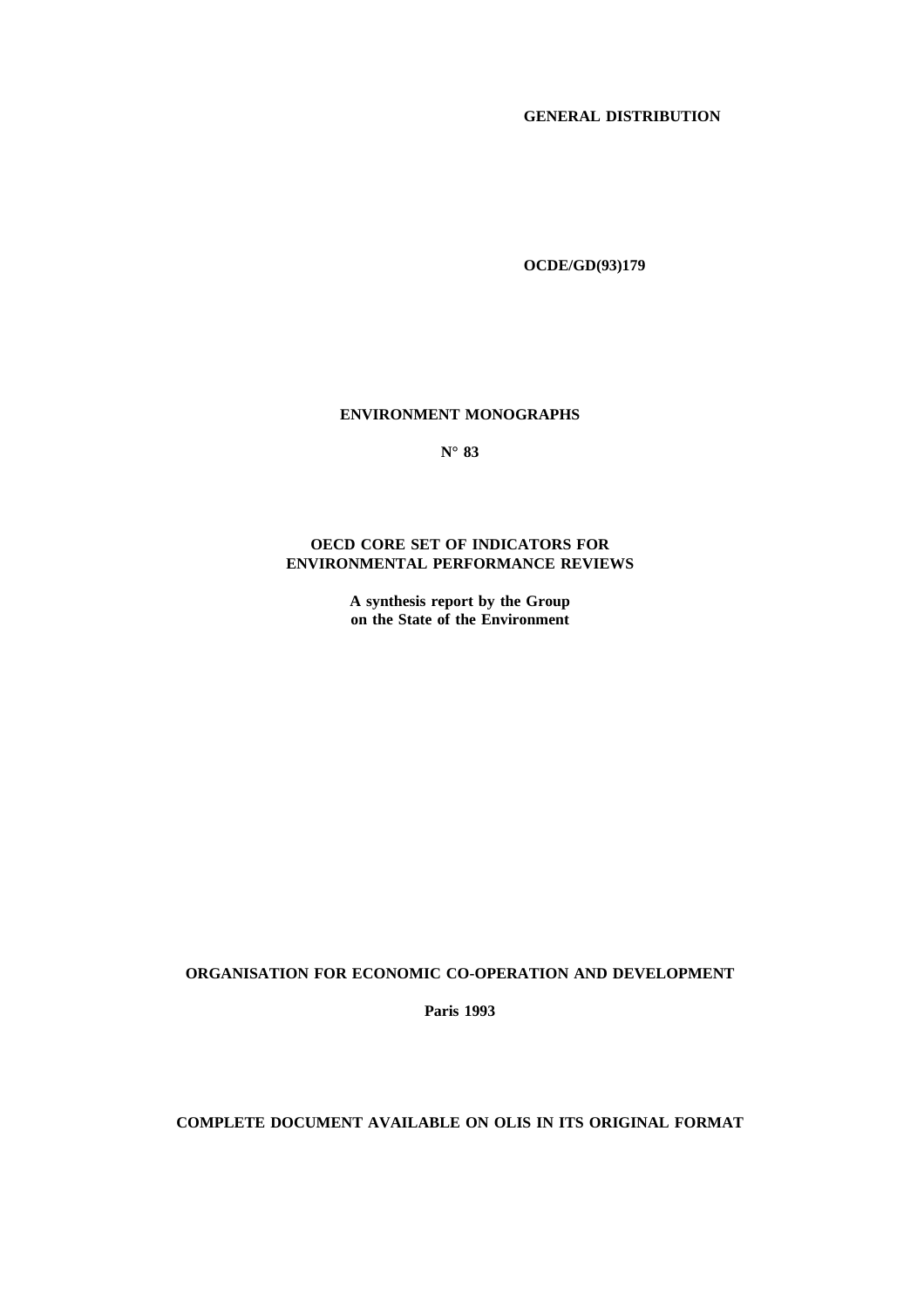# GENERAL DISTRIBUTION

# ENVIRONMENT MONOGRAPHS

This series is designed to make available to a wide readership selected technical reports prepared by the Environment Policy Committee and Directorate. This report on "OECD Core Set of Indicators for Environmental Performance Reviews" is derestricted under the authority of the Secretary-General. Additional copies of Environment Monographs on a limited basis can be forwarded on request.

## **ORGANISATION FOR ECONOMIC CO-OPERATION AND DEVELOPMENT**

Copyright OECD 1993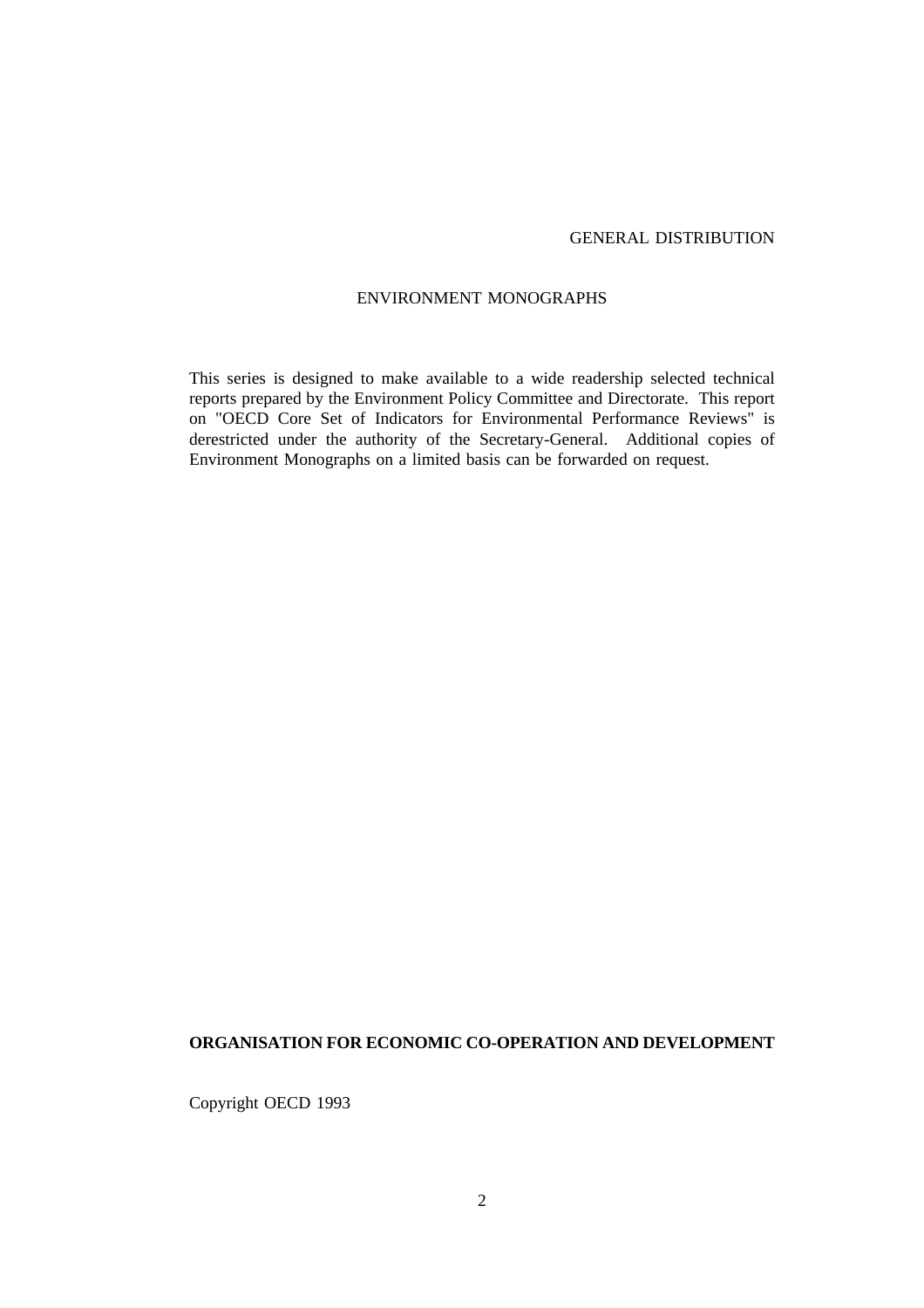# **TABLE OF CONTENTS**

| 1. |           |                                                                    |
|----|-----------|--------------------------------------------------------------------|
|    | 1.1       |                                                                    |
|    | 1.2       |                                                                    |
|    | 1.3       | Structuring elements: environmental issues and economic sectors 11 |
| 2. |           |                                                                    |
| 3. |           |                                                                    |
|    | Issue 1:  |                                                                    |
|    | Issue 2:  |                                                                    |
|    | Issue 3:  |                                                                    |
|    | Issue 4:  |                                                                    |
|    | Issue 5:  |                                                                    |
|    | Issue 6:  |                                                                    |
|    |           |                                                                    |
|    | Issue 9:  |                                                                    |
|    | Issue 10: |                                                                    |
|    |           |                                                                    |
|    | Issue 12: |                                                                    |
|    | Issue 13: |                                                                    |
|    |           |                                                                    |
|    |           |                                                                    |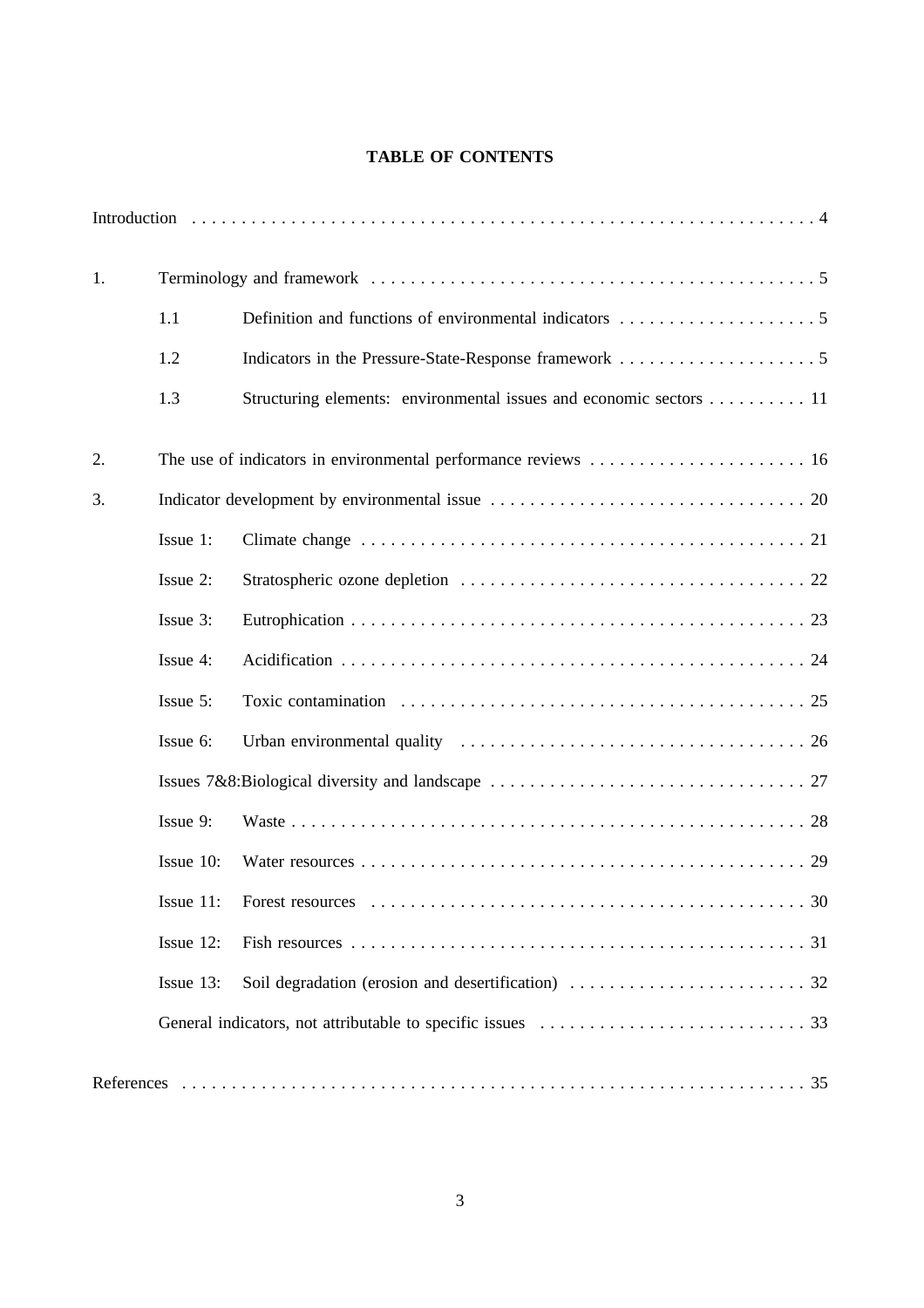#### **INTRODUCTION**

Demand for the development of environmental indicators by OECD has been expressed along two complementary lines. First, the OECD Council in 1989 called for further work to integrate environment and economic decision-making. This was reiterated in consecutive G-7 summits and led to the approval of an OECD Council Recommendation on Environmental Indicators and Information by OECD Governments in 1991. Second, the OECD has been entrusted by its Member countries to launch a new programme of environmental performance reviews with the principal aim of helping Member countries to improve their individual and collective performance in environmental management. Reviews are conducted under the auspices of the Group on Environmental Performance and evaluate individual countries' environmental performance in respect of environmental quality, national objectives and international commitments. One year after the UNCED conference in Rio de Janeiro, with several new conventions adopted, this international dimension is of particular relevance.

These demands are reflected in the OECD work programme on environmental indicators, comprising indicator development for the integration of environmental concern into sectoral policies, environmental and natural resource accounting and the development of indicators for use in environmental performance reviews (see also section "uses of indicators" below).

During the meeting of the Group on Environmental Performance on 15-16 April 1992, the Delegations of the Netherlands, Norway and the United States proposed to hold several workshops concerning environmental indicators to support work on environmental performance evaluation. The Group on Environmental Performance and the Group on the State of the Environment welcomed these suggestions.

The main objectives established for this work were:

- -- to contribute to the harmonization of the many individual initiatives of OECD Member countries in the field of environmental indicators;
- -- to prepare, in an OECD context, guidance for the use of environmental indicators in connection with the evaluation of environmental performance;
- -- to stimulate, within the OECD programme on environmental indicators, the development of a core set of selected and/or aggregated indicators (so-called Indicators), thereby giving priority to the development of a limited set for international use.

The present document is organised accordingly:

- -- Harmonization: Chapter 1 presents the common framework and terminology adopted by the OECD Group on the State of the Environment; the development of a common set of environmental issues and indicator proposals also contributes to the harmonization of individual countries' initiatives;
- -- Guidance: Chapter 2 proposes general guidelines for the use of indicators in the context of environmental performance reviews and presents examples from reviews already carried out;
- -- Core set of indicators: Chapter 3 summarises the discussion on the development of a core set of indicators, each indicator ranked with respect to data availability and measurability.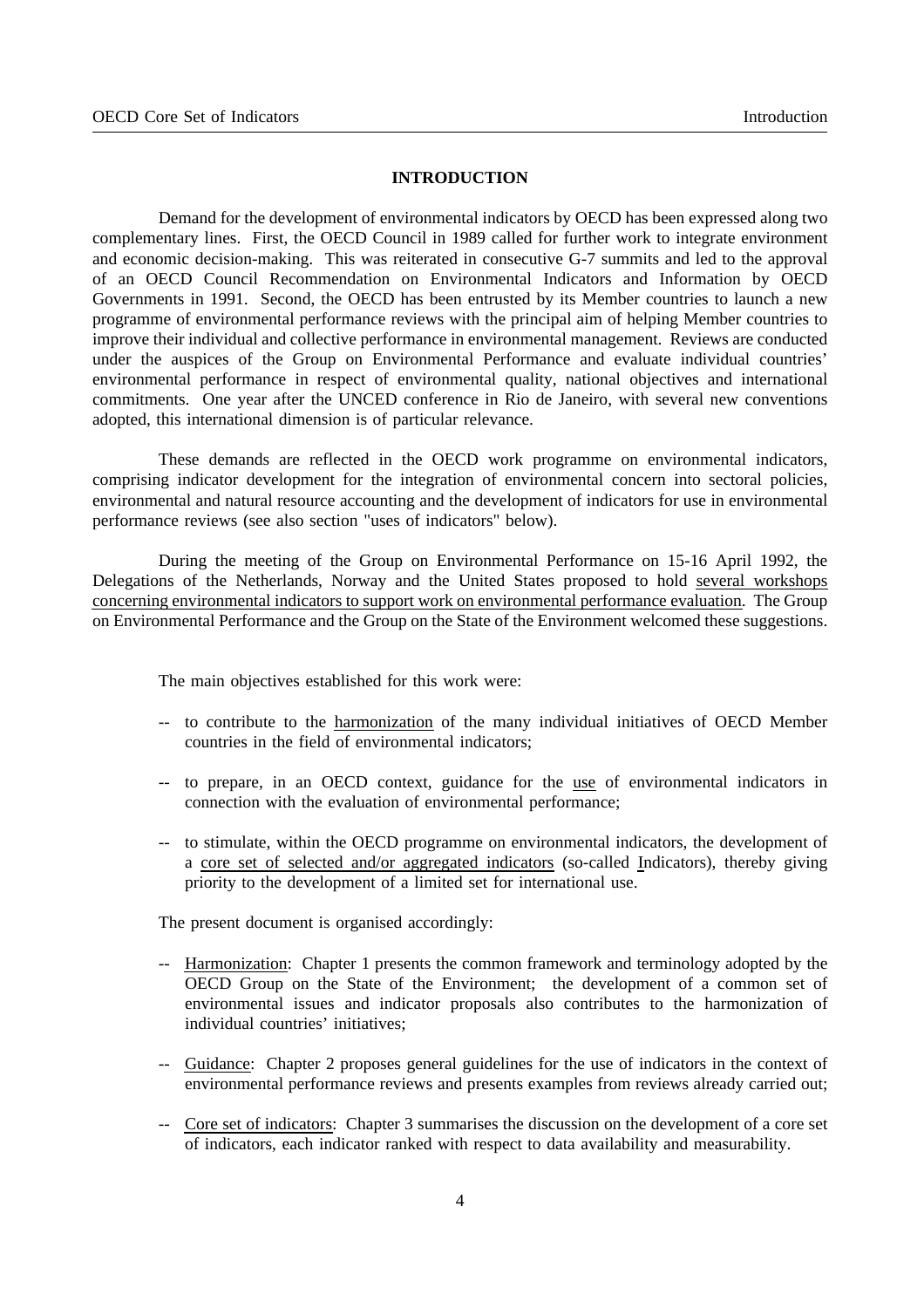#### **Chapter 1**

## **TERMINOLOGY AND FRAMEWORK**

## **1.1 Definition and functions of environmental indicators**

In a very general way, an indicator can be defined as a parameter or a value derived from parameters, which provides information about a phenomenon (see Table 1). The indicator has significance that extends beyond the properties directly associated with the parameter value. Indicators possess a synthetic meaning and are developed for a specific purpose. This points to two major functions of indicators:

- -- they reduce the number of measurements and parameters which normally would be required to give an "exact" presentation of a situation. As a consequence, the size of a set of indicators and the amount of detail contained in the set need to be limited. A set with a large number of indicators will tend to clutter the overview it is meant to provide. Too few or even a single indicator, on the other hand, may be insufficient to provide all the necessary relevant information. In addition, methodological problems related to weighting tend to become greater with an increasing level of aggregation;
- they simplify the communication process by which the information of results of measurement is provided to the user. Due to this simplification and adaptation to user needs, indicators may not always meet strict scientific demands to demonstrate causal chains. Indicators should therefore be regarded as an expression of "the best knowledge available".

As indicators are used for varying purposes it is necessary to define general criteria for the selection of indicators. Three basic criteria have been used in OECD work: policy relevance, analytical soundness and measurability. Table 2 offers a more detailed presentation of these general criteria.

## **1.2 Indicators in the Pressure-State-Response framework**

#### *The Pressure-State-Response framework*

There are several frameworks around which indicators can be developed and organised. There is no unique framework that generates sets of indicators for every purpose. Also, a framework may change over time as scientific understanding of environmental problems increases, and as societal values evolve. In the context of the work of the Group on the State of the Environment, the Pressure-State-Response (PSR) framework has been used. The PSR framework (Figure 1a) is based on a concept of causality: human activities exert pressures on the environment and change its quality and the quantity of natural resources (the "state" box). Society responds to these changes through environmental, general economic and sectoral policies (the "societal response"). The latter form a feedback loop to pressures through human activities. In a wider sense, these steps form part of an environmental (policy) cycle which includes problem perception, policy formulation, monitoring and policy evaluation.

While the PSR framework has the advantage of highlighting these links, it tends to suggest linear relationships in the human activity-environment interaction. This should not obstruct the view of more complex relationships in ecosystems and in environment-economy interactions.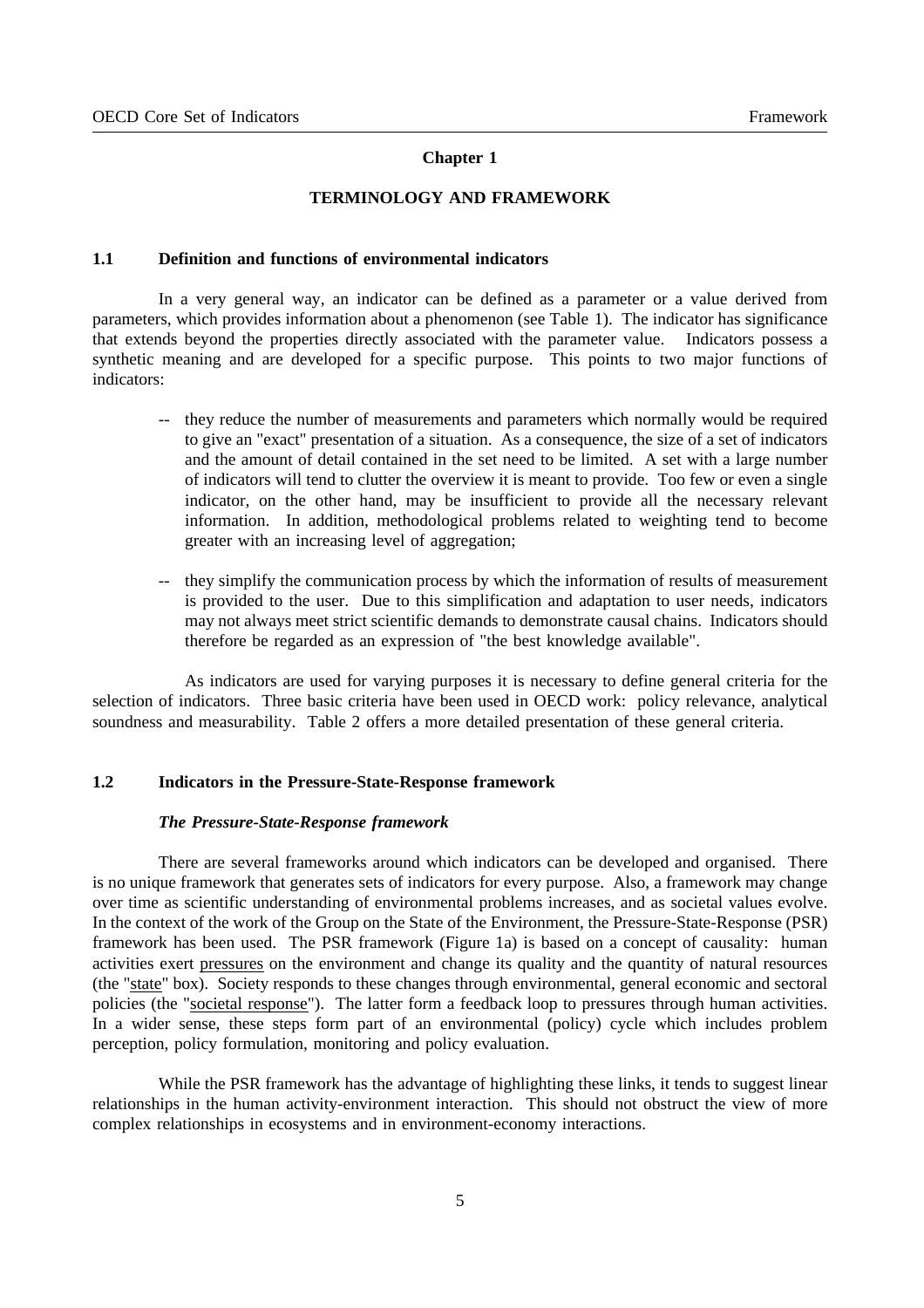## Table 1. **Definition of Terms**

- **INDICATOR** A parameter, or a value derived from parameters, which points to/provides information about/describes the state of a phenomenon/environment/area with a significance extending beyond that directly associated with a parameter value.
- **INDEX** A set of aggregated or weighted parameters or indicators.
- **PARAMETER** A property that is measured or observed.

#### **INDICATORS OF ENVIRONMENTAL CONDITIONS**

Correspond to "state" box of the Pressure-State-Response framework. They comprise environmental quality and aspects of quantity and quality of natural resources.

#### **INDICATORS OF ENVIRONMENTAL PRESSURES**

Correspond to "pressure" box of PSR framework. They describe pressures on the environment caused by human activities. They comprise *indicators of proximate pressure* (stress indicators) and *indicators of indirect pressure* (background indicators).

#### **RESPONSE INDICATORS**

Correspond to "Response" box in PSR framework. In the present context, the word "response" is used only for *societal* (not ecosystem) *response*.

#### **INDICATORS FOR USE IN PERFORMANCE EVALUATION**

Selected and/or aggregated indicators of environmental conditions, indicators of environmental pressures and indicators of societal responses for the purpose of environmental performance evaluation.

#### **ENVIRONMENTAL INDICATORS**

Comprise all indicators in the Pressure-State-Response framework, i.e. indicators of environmental pressures, conditions and responses.

#### *Indicators*

Within the PSR framework, three broad types of indicators can be distinguished:

- a) Indicators of environmental pressures correspond to the "pressure" box of the PSR framework. They describe pressures from human activities exerted on the environment, including the quality and quantity of natural resources. A distinction can be drawn between indicators of proximate pressures (pressures directly exerted on the environment, normally expressed in terms of emissions or consumption of natural resources) and indicators of indirect pressures (background indicators reflecting human activities which lead to proximate environmental pressures).
- b) Indicators of environmental conditions correspond to the "state" box of the PSR framework and relate to the quality of the environment and the quality and quantity of natural resources. As such they reflect the ultimate objective of environmental policy making. Indicators of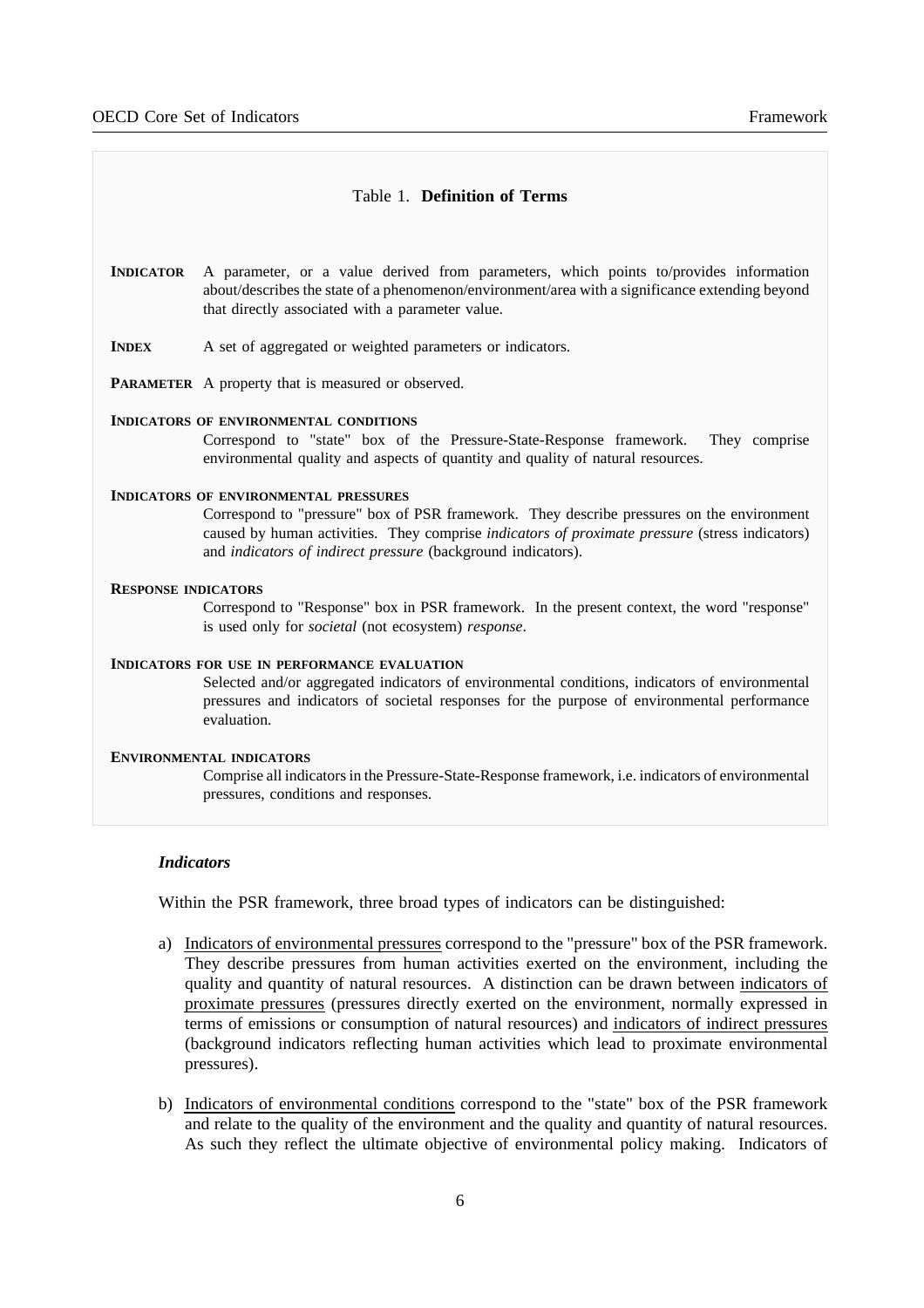environmental conditions should be designed to give an overview of the situation (the state) of the environment and its development over time, and not the pressures on it. In practice, the distinction between environmental conditions and the pressures may be ambiguous and the measurement of environmental conditions can turn out to be difficult or very costly. Therefore, the measurement of environmental pressures is often used as a substitute for the measurement of environmental conditions.

# Table 2. **Criteria for Indicator Selection\***

#### *Policy relevance and utility for users*

An environmental indicator should:

- provide a **representative picture** of environmental conditions, pressures on the environment or society's responses;
- be simple, **easy to interpret** and able to show **trends over time**;
- be **responsive to changes** in the environment and related human activities;
- provide a basis for **international comparisons**;
- be either **national in scope** or applicable to regional environmental issues of national significance;
- have a **threshold or reference value** against which to compare it so that users are able to assess the significance of the values associated with it.

#### *Analytical soundness*

An environmental indicator should:

- be theoretically **well founded** in technical and scientific terms;
- be based on international standards and **international consensus** about its validity;
- lend itself to being linked to economic models, forecasting and information systems.

#### *Measurability*

The data required to support the indicator should be:

- readily available or made available **at a reasonable cost/benefit** ratio;
- adequately **documented** and of **known quality**;
- **updated** at regular intervals in accordance with reliable procedures.

\*These criteria describe the "ideal" indicator and not all of them will be met in practice.

c) Indicators of societal responses correspond to the "response" box in the PSR framework. Societal response indicators are measurements which show to what degree society is responding to environmental changes and concerns. Societal responses refer to individual and collective actions to mitigate, adapt to or prevent human-induced negative impacts on the environment and to halt or reverse environmental damage already inflicted. Societal responses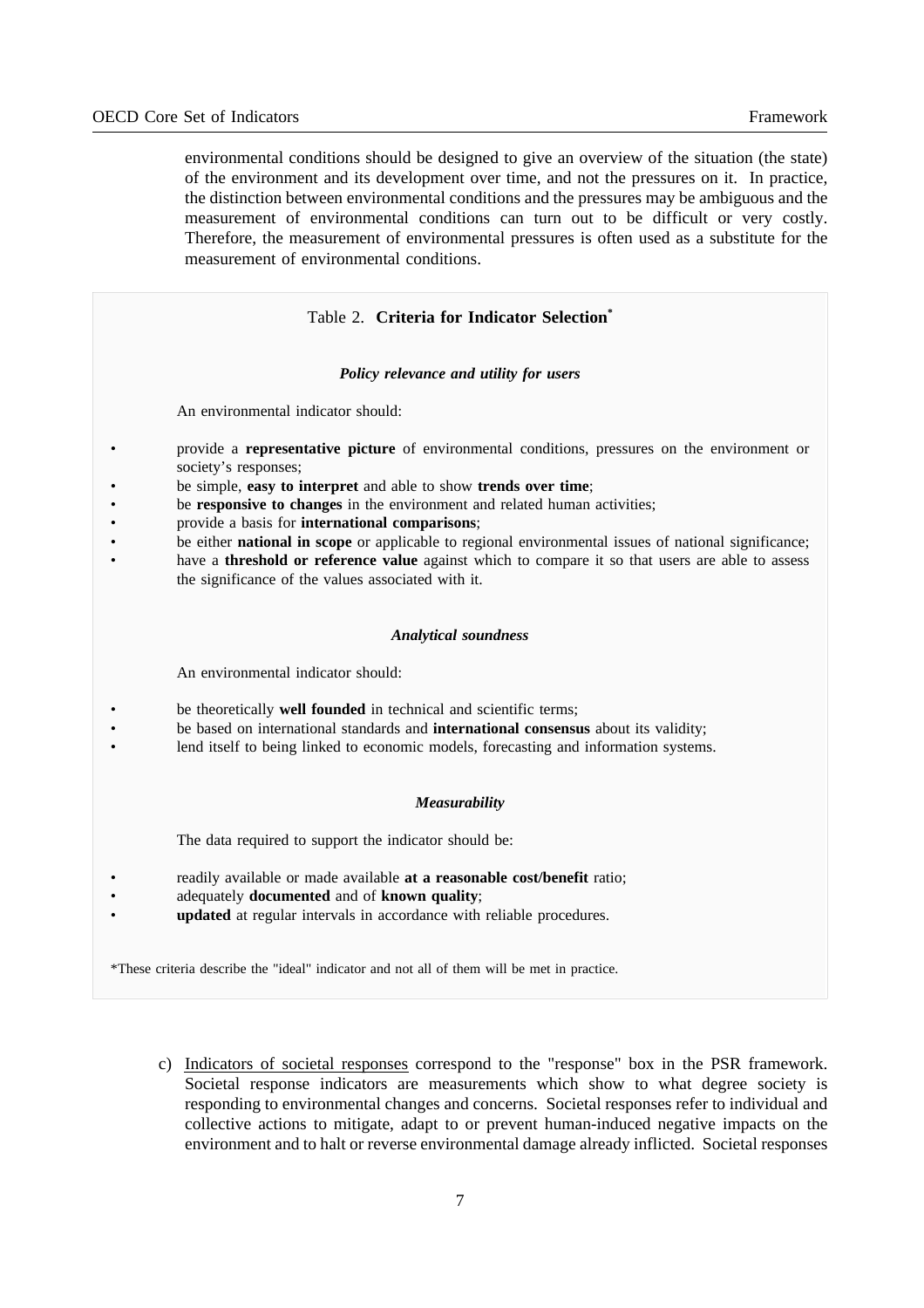also include actions for the preservation and the conservation of the environment and natural resources.

Compared to indicators of environmental pressures and many indicators of environmental conditions, most indicators of societal responses have a shorter history and are still in a phase of development, both conceptually and in terms of data availability. This must be taken into account in their use to avoid misinterpretation. Two more specific points arise with societal response indicators.

First, the distinction between indicators of environmental pressures and indicators of societal responses may become blurred when response indicators capture the feedback effect of society's responses on environmental pressures. A reduction in greenhouse gas emissions or improvements in energy efficiency could, for example, be interpreted both as a pressure and as a response indicator for climate change. Ideally, the response indicator should reflect society's efforts in tackling a particular environmental problem.

Second, as indicators are of a quantitative nature, societal response indicators are limited to responses which are measurable in quantitative terms. Responses which can only be expressed in qualitative terms (e.g. whether an international environmental agreement has been ratified or not) are therefore absent in the present set of indicators. In a number of cases, responses may be measurable in principle but are too specific or too numerous to be measured in practice. A case in point is the area of technology-related regulations and standards with comprehensive, detailed rules which are difficult to express in a concise way or to compare internationally. In performance reviews, qualitative and scientific information typically supplements the quantitative indicators.

## *Use of indicators*

Different users of environmental indicators have different needs. Thus, the appropriate set of indicators depends on their particular use. In the work of the Group on the State of the Environment four major categories of use are present:

- -- measurement of environmental performance;
- -- integration of environmental concerns in sector policies<sup>1</sup>;
- integration of environmental and economic decision-making more generally (e.g. through environmental accounting<sup>2</sup>);
- -- reporting on the state of the environment.

<sup>&</sup>lt;sup>1</sup> Indicators for integration of environmental concerns in sectoral policies are, in the OECD context, specialized sub-sets covering the whole range of indicators for use by sectoral decision-makers.

<sup>&</sup>lt;sup>2</sup> Although indicators of environmental pressures, conditions and societal responses provide input for work on environmental accounting, frameworks different from the PSR model underlie the work on environmental accounting.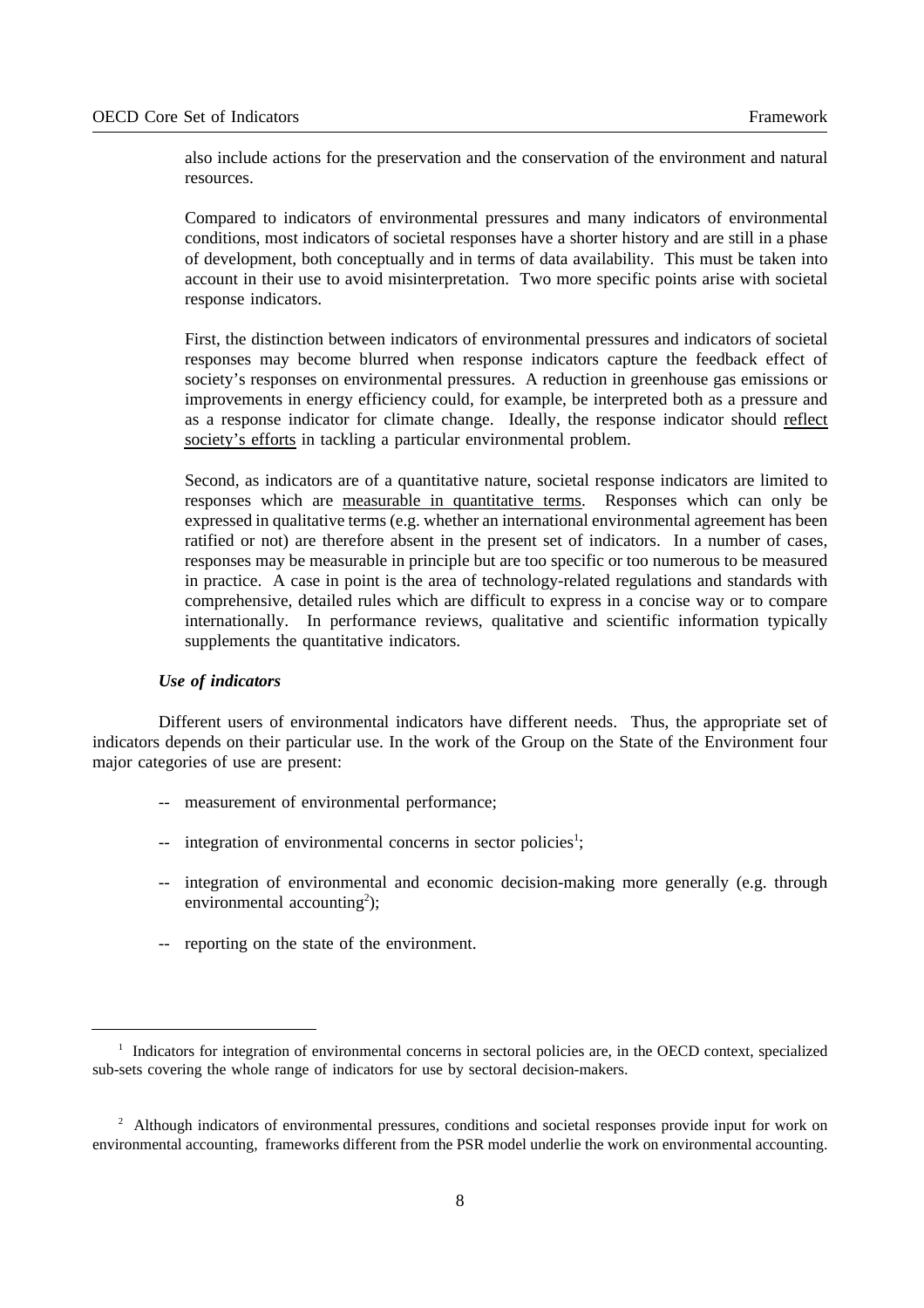Conceptually, indicators for these specific purposes (performance evaluation, reporting on the state of the environment) should be distinguished from specific types of indicators, i.e. indicators of environmental conditions, pressures, societal responses (see Figure 1b). There is no one-to-one correspondence between indicators distinguished by their nature and indicators distinguished by their use: for each type of use, background, stress, environmental quality, natural resource, and response indicators are of potential relevance. For example, indicators for state of the environment reporting could well be drawn from all types of indicators -- pressure indicators, indicators of environmental conditions and response indicators.

Similarly, a set of indicators would be selected from all types to meet the specific needs of policy performance evaluation. Indicators for performance evaluation would encompass indicators of environmental pressures, conditions and societal responses. What characterizes such indicators would be that these indicators are used to evaluate performance, mainly by putting them into the context of national3 and international goals, objectives and targets.

<sup>&</sup>lt;sup>3</sup> This may include sub-national issues of national significance.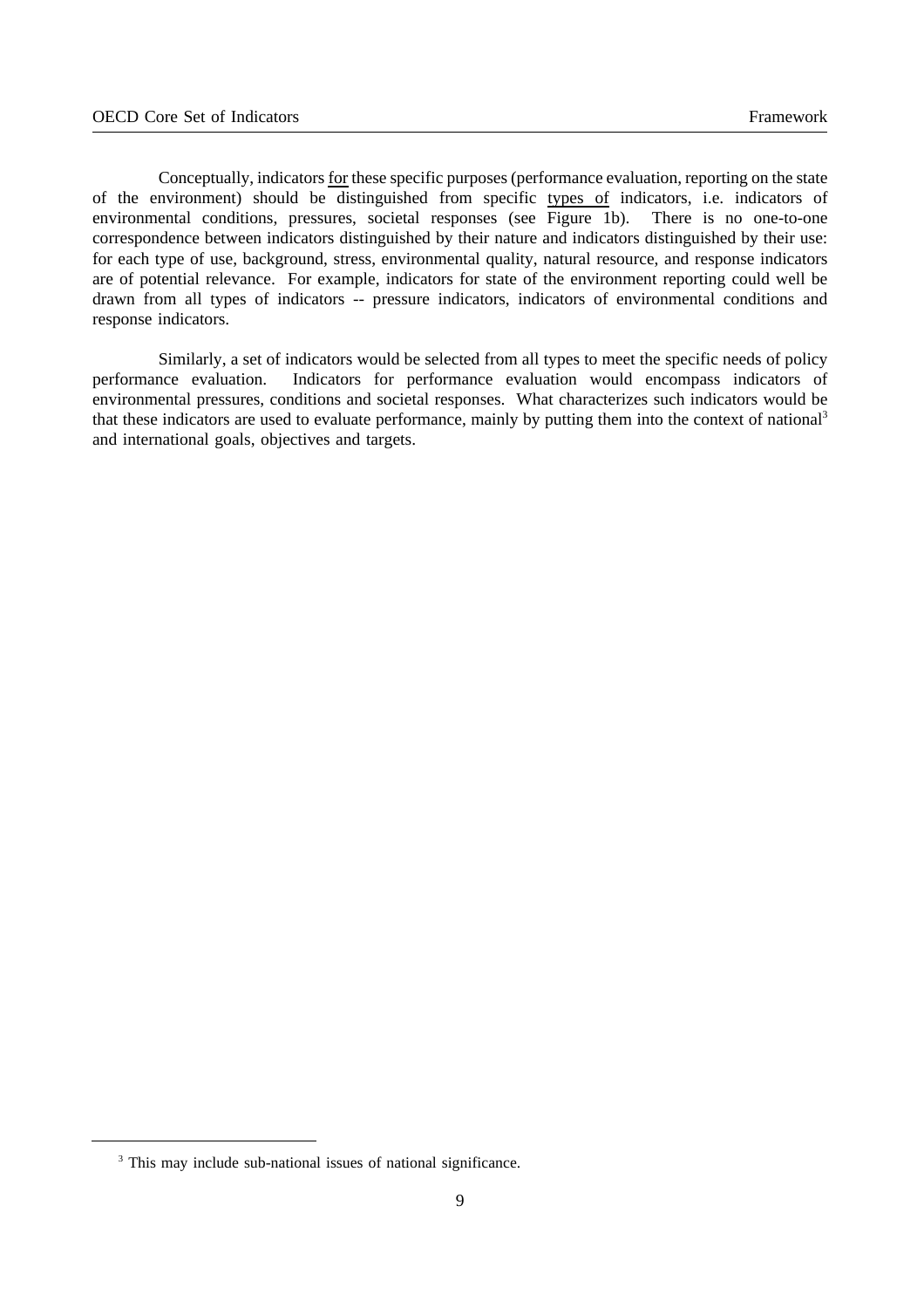

**Figure 1a Pressure - State - Response Framework**

## **Figure 1b**

**Nature and Use of Environmental Indicators**

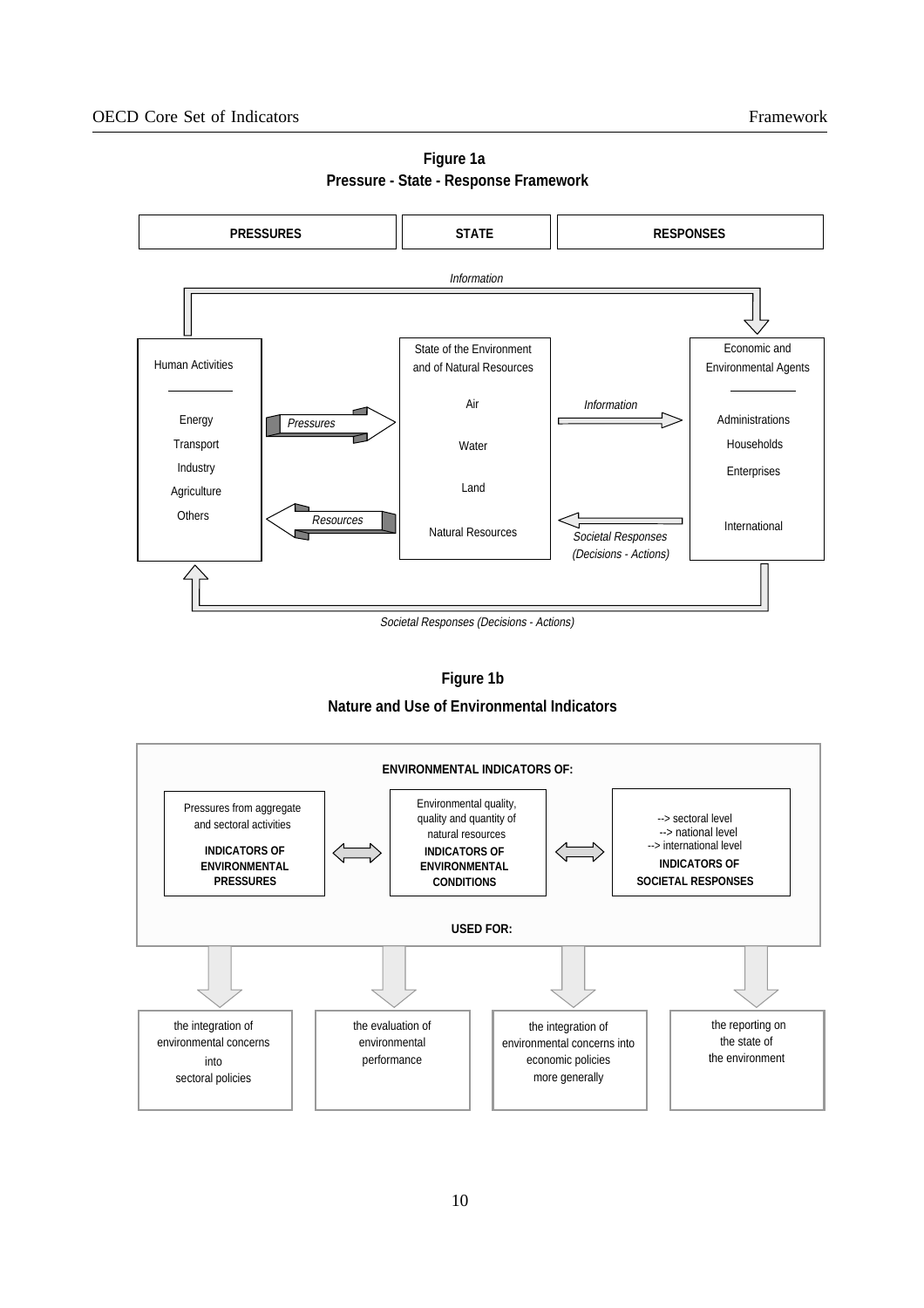## **1.3 Structuring elements: environmental issues and economic sectors**

#### *Environmental issues*

The Pressure-State-Response framework structures and classifies types of indicators. The broad categories following from the PSR framework (indicators of environmental pressures, environmental conditions and societal responses), give, however, insufficient guidance for the choice of the specific environmental areas for which indicators need to be developed. In its February workshop, the Group on the State of the Environment identified a list of issues which reflect current environmental challenges. These issues represent the first structuring element. By necessity, they depend on changing and sometimes conflicting perceptions. The list of issues is not necessarily final nor exhaustive. In fact, the list is flexible and new issues can be incorporated or old ones abandoned according to their environmental relevance. The purpose of the list is to serve as a focus for indicator development: Figure 2 shows how indicators of environmental conditions, pressures and responses can be associated with individual issues.

Broadly spoken, issues 1 to 9 can be considered "sink-oriented", dealing with issues of environmental quality, whereas issues 10 to 13 are "source-oriented", focusing on the quantity aspect of natural resources. Not all indicators can be directly associated with a specific environmental issue (e.g., population growth, economy-wide environmental expenditure or public opinion on the environment). A category of general and/or not attributable indicators has therefore been introduced in the framework in Figure 2.

#### *Sectors in the Pressure-State-Response framework*

In principle, pressure and societal response indicators can be considered at a sectoral level. Data availability permitting, such a disaggregation is one tool in analysing the environmental pressures exerted by sectors such as agriculture, industry, energy or transport. Similarly, for societal responses, government responses could be distinguished from those of the business sector (including agriculture, energy, industry etc.) or private households (see Figure 3). Indicators at the sectoral level are therefore a useful tool in the context of environmental performance reviews for reviewing the integration of environmental and sectoral policies.

There exists a direct link to the work of the Group on the State of the Environment on indicators for the integration of environmental concerns into sectoral policies. So far, work has been undertaken in the areas of energy, transport, forestry and agriculture<sup>4</sup>. Selected indicators from these activities can provide a direct input to the core set of indicators for use in environmental performance reviews.

Sector disaggregation can be carried out in

-- a functional sense (relating to sources of pollution): sectors relate to specific, environmentally relevant activities. The transport sector, for example, would comprise all transport activities, irrespective of whether they are carried out by manufacturing industry, private households or specialised transportation firms;

<sup>4</sup> See "Indicators for the integration of environmental concerns into energy policies" [ENV/EPOC/SE(92)4/REV1]; "Indicators for the integration of environmental concerns into transport policies" [ENV/EPOC/SE(91)17/REV1]; "Indicators for the integration of environmental concerns into agricultural policies" [ENV/EPOC/SE(93)2]; "Indicators for the integration of environmental concerns into forestry policies" [ENV/EC/SE(91)16].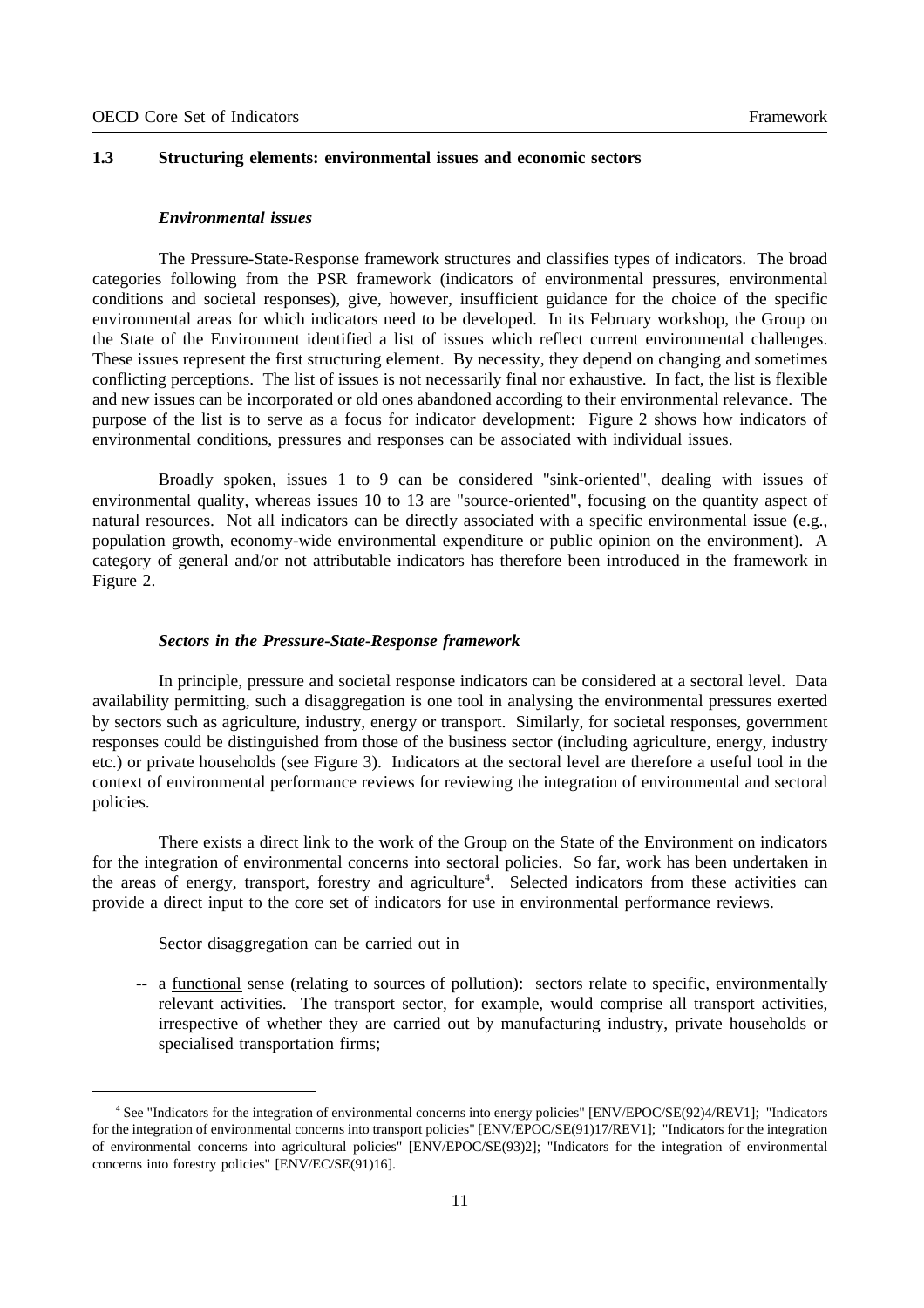|                | Figure 2 Structure of Indicators by Environmental Issue           |                                                    |                                                     |                                               |  |
|----------------|-------------------------------------------------------------------|----------------------------------------------------|-----------------------------------------------------|-----------------------------------------------|--|
|                |                                                                   | <b>PRESSURE</b>                                    | <b>STATE</b><br><b>RESPONSE</b>                     |                                               |  |
|                |                                                                   | <b>Indicators</b> of<br>environmental<br>pressures | <b>Indicators</b> of<br>environmental<br>conditions | <b>Indicators</b> of<br>societal<br>responses |  |
|                | <b>Issues</b>                                                     |                                                    |                                                     |                                               |  |
| 1.             | Climate change                                                    |                                                    |                                                     |                                               |  |
| 2.             | Ozone layer depletion                                             |                                                    |                                                     |                                               |  |
| 3.             | Eutrophication                                                    |                                                    |                                                     |                                               |  |
| $\mathbf{4}$ . | Acidification                                                     |                                                    |                                                     |                                               |  |
| 5.             | Toxic contamination                                               |                                                    |                                                     |                                               |  |
| 6.             | Urban environmental<br>quality                                    |                                                    |                                                     |                                               |  |
| 7.             | Biological diversity                                              |                                                    |                                                     |                                               |  |
| 8.             | Landscape                                                         |                                                    |                                                     |                                               |  |
| 9.             | Waste                                                             |                                                    |                                                     |                                               |  |
|                | 10. Water resources                                               |                                                    |                                                     |                                               |  |
|                | 11. Forest resources                                              |                                                    |                                                     |                                               |  |
|                | 12. Fish resources                                                |                                                    |                                                     |                                               |  |
|                | 13. Soil degradation<br>(desertification and<br>erosion)          |                                                    |                                                     |                                               |  |
|                | 14. General indicators, not<br>attributable to specific<br>issues |                                                    |                                                     |                                               |  |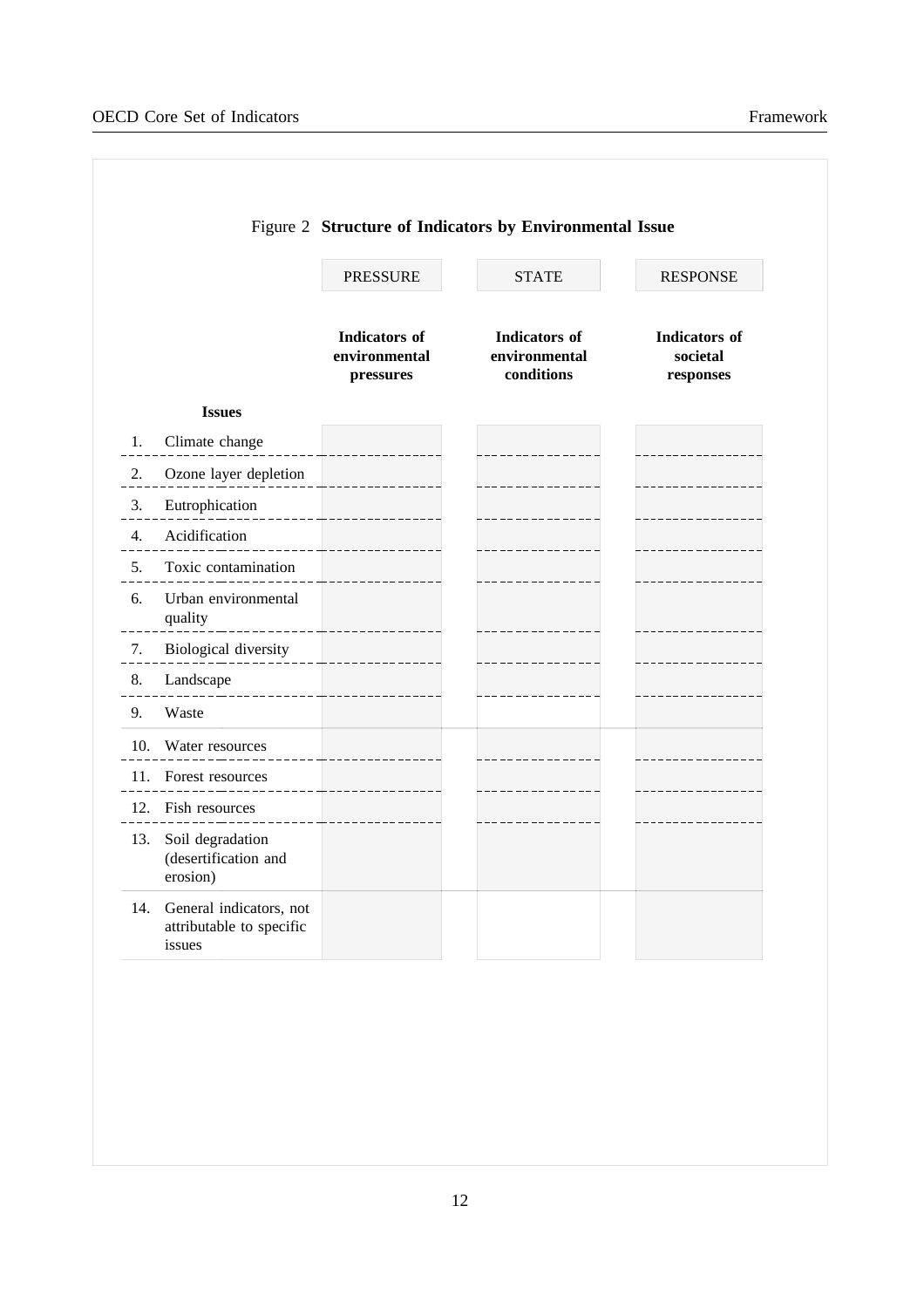

Figure 3: **Sectors in the Pressure-State-Response Framework**

-- an institutional sense (relating to economic activity): sectors relate to the primary activities of economic establishments or firms. In this sense, the transport sector would be restricted to that part of the service sector dealing with transport services as a primary activity. Transport activities carried out in conjunction with manufacturing would be recorded in the sector "manufacturing industry". Industry classifications such as ISIC (International Standard Industry Classification) are based on this principle.

The following lists show sectors organised along the two approaches: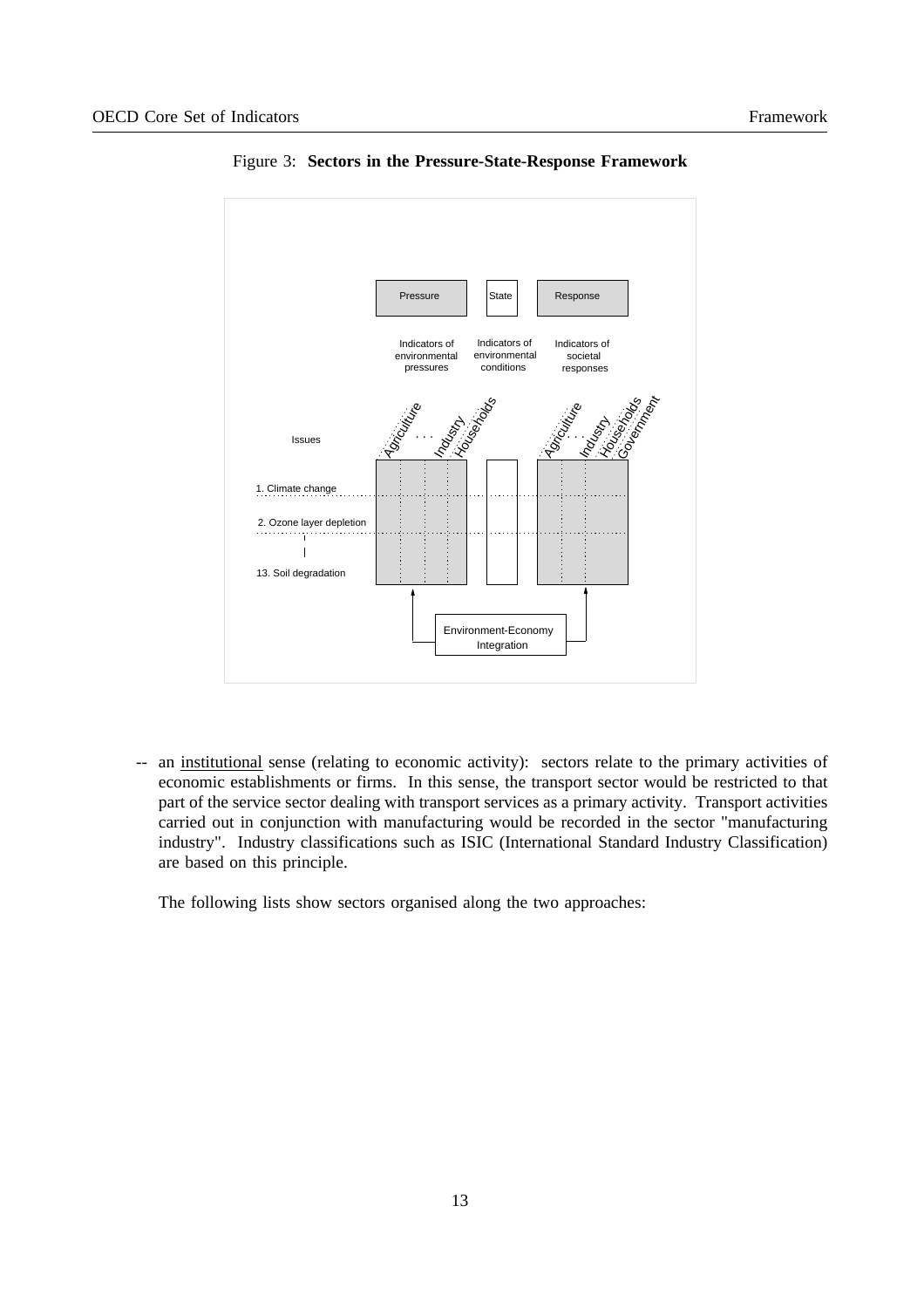Functional approach (sources of

pollution):

Institutional approach (economic sectors):

| Agriculture                                           |
|-------------------------------------------------------|
| Forestry                                              |
| Fishery                                               |
| Mining and quarrying                                  |
| Manufacturing                                         |
| Energy (extraction, production,<br>distribution, use) |
| <b>Transport</b>                                      |
| Tourism                                               |
| Other services                                        |
| Private households                                    |
|                                                       |

It should be noted that private households are included as a sector. This category differs from the other sectors as it does not have a significant impact as a sector of production, but underlines the role of households as consumers. According to the specific question under consideration, sectoral sub-divisions can be developed either in a functional or an institutional sense. If double-counting is to be avoided, however, consistency of use (functional or institutional) needs to be assured. Also, with a view to combining data on sectoral pressures and economic activity, environmental data and economic data need to be collected and applied in a consistent manner.

#### *Issue-profiles*

In principle, it is possible to establish a systematic link between environmental pressures and different sectors in the form of issue-profiles<sup>5</sup>. An issue-profile consists of the contributions of relevant sectors to a particular environmental pressure (e.g. greenhouse gas emissions) which in turn can be linked to an issue (e.g. climate change). Figure 4 presents a stylised issue-profile. Issue-profiles could help to identify the economic activity causing a particular environmental problem and, combined with information on sectoral responses, provide useful information for performance reviews. At present, however, problems of data availability and measurement severely constrain any systematic development of issue profiles at the international level.

## *Future developments*

As a medium-term perspective, further integration of economic and environmental information should be possible with a view to fostering sustainable development strategies. Pressure indicators could, for example, be related to parameters reflecting economic activity thus providing an analytical tool for the integration of economy and environment in decision making.

<sup>&</sup>lt;sup>5</sup>Conceptually, issue profiles are distinct from the approach taken in other OECD work on indicators for the integration of environmental concern into sectoral policies. The latter are broad sets of indicators covering the whole interface between sectoral policies (energy, transport, agriculture etc.) and environment. Issue profiles would be more constrained in the sense that they only deal with one particular environmental issue and that they focus on environmental pressures. On the other hand, they permit the systematic allocation of environmental pressures across sectors -- a feature not present in other work on sectoral indicators. Also, issue profiles can be organised along economic sectors, i.e., in an institutional sense whereas the work on indicators for the integration of environmental concerns into sectoral policies follows a functional approach.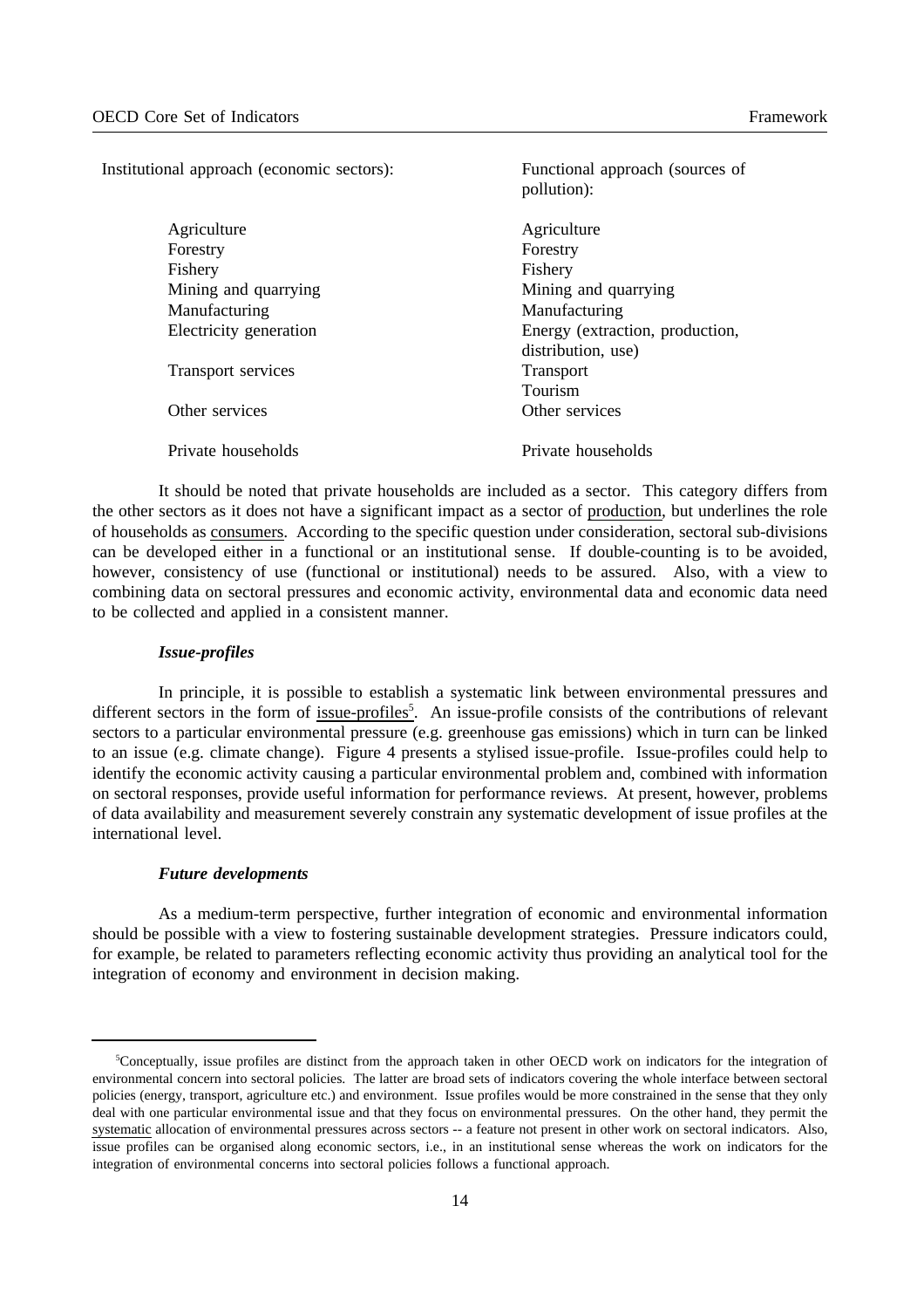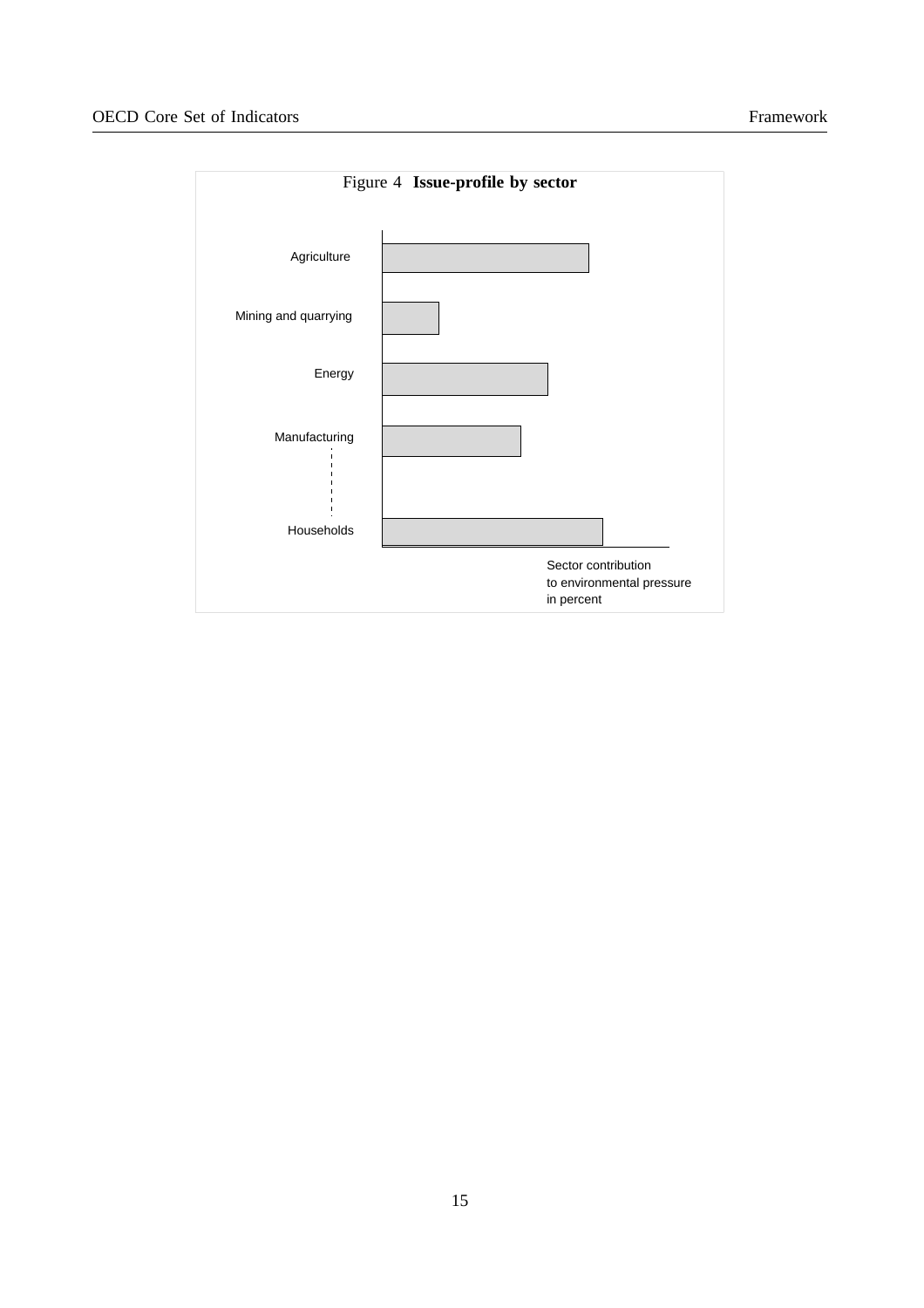## **Chapter 2**

## **THE USE OF INDICATORS IN ENVIRONMENTAL PERFORMANCE REVIEWS**

Efforts of the OECD programme of environmental performance reviews are directed at promoting sustainable development, with the principal aim of improving the individual and collective performances in environmental management. Environmental performance reviews are structured to further the following principal goals<sup>6</sup>:

- reducing the overall pollution burden and managing natural resources in a sustainable way;
- integrating environmental and economic or sectoral policies;
- strengthening international co-operation.

Environmental performance is to be assessed by comparing achievements or progress with:

- national objectives;
- international commitments;
- absolute levels of environmental quality, taking account of each country's physical, human and economic context.

Seven principles apply for the use of environmental indicators in performance reviews. This chapter briefly discusses these principles and presents examples of the use of indicators in environmental performance reviews.

1. Indicators provide **one of the tools** in the process of performance evaluation and need to be supplemented by other qualitative and scientific information.

Indicators have the advantage of being concise and having a meaning that goes beyond the simple parameter value. However, there is a danger of misinterpretation if indicators are presented without appropriate supplementary information. Such information is particularly needed to explain driving forces behind indicator changes which in turn form the basis for any assessment of environmental performance. Box 1 presents an example from the review of Iceland where indicators of air emissions are embedded in supplementary information about the source of emissions.

2. There is no unique **normalisation** for the comparison of environmental variables across countries: where possible, normalisation by unit of GDP should be shown in parallel with a normalisation by the number of inhabitants. Other possibilities such as total surface exist for normalisation and may be appropriate for specific environmental pressures.

When comparing emissions across countries, the outcome of the assessment will depend greatly on whether GDP or population size are chosen as denominator. Although standardisation is needed to facilitate cross-country comparisons, absolute values may be the appropriate measure where, for example, international commitments are linked to absolute levels of emissions.

<sup>&</sup>lt;sup>6</sup> As set forth by the OECD Environment Ministers in their 1991 communiqué on the "OECD Environmental Strategy for the 1990s".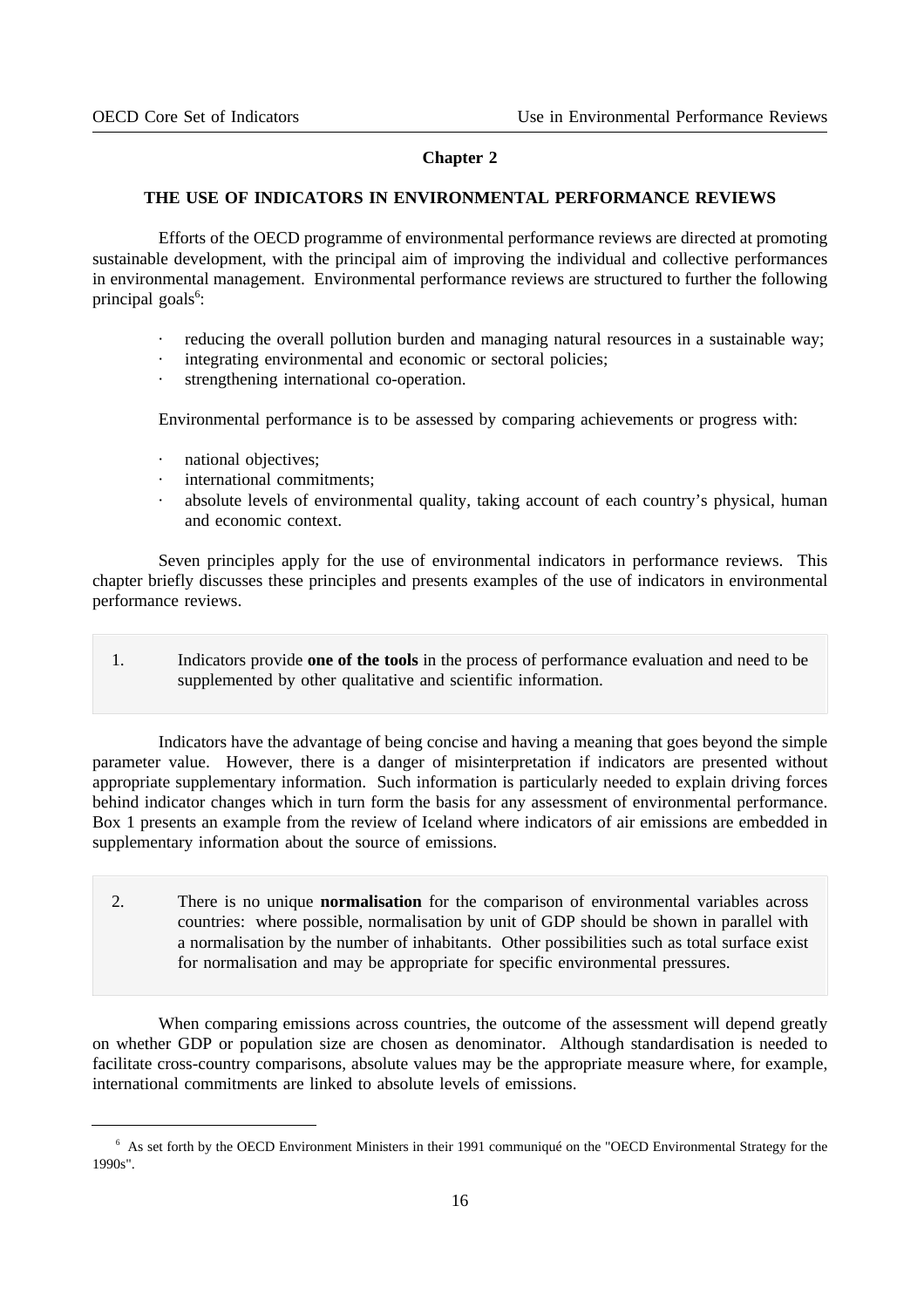3. The set of indicators developed in the series of workshops of the Group on the State of the Environment is a **core set**. In the context of performance reviews, this core set is common to all or most Member countries, and will generally be supplemented by more detailed, country-specific indicators.

Boxes 1 and 2 are examples of this principle put into practice: core indicators on air pollution (Box 1) provide a cross-country comparison but are confined to a particular point in time. In addition, air pollution in Iceland is shown for a larger number of pollutants and for several years. Similarly, in the review of Germany (Box 2) types and evolution of waste water treatment in Germany are shown in detail to supplement the cross-country comparison provided by the core indicator on the percentage of the population connected to waste water treatment plants with biological and/or chemical treatment.

4. For performance evaluation, indicators must be **reported and interpreted in the appropriate context**, taking into account the ecological, geographical, social, economic and structural features of countries.

In performance reviews, this principle is followed in two ways. First, the text directly accompanying the indicator contains a certain amount of contextual information (see, for example, the first paragraphs in Box 1 and Box 2). Second, in every performance review, an introductory chapter deals with the overall physical, demographic, economic and administrative context of the respective country.

- 5. Not every area of assessment lends itself to the use of **quantitative information**. Certain policy areas may be assessed in qualitative terms. Thus, the issues covered by environmental indicators are a subset of the issues covered by performance reviews.
- 6. In conceptual and in empirical terms, **indicators of societal responses** tend to be less advanced than indicators of environmental pressures or indicators of environmental conditions. Thus, **particular caution** needs to be applied when interpreting and using indicators of societal responses.

More generally, key information on methodology for indicator derivation should accompany the use of indicators in performance reviews.

7. There is no necessary one-to-one correspondance between environmental issues and the indicators identified: a specific indicator can be relevant for more than one environmental issue.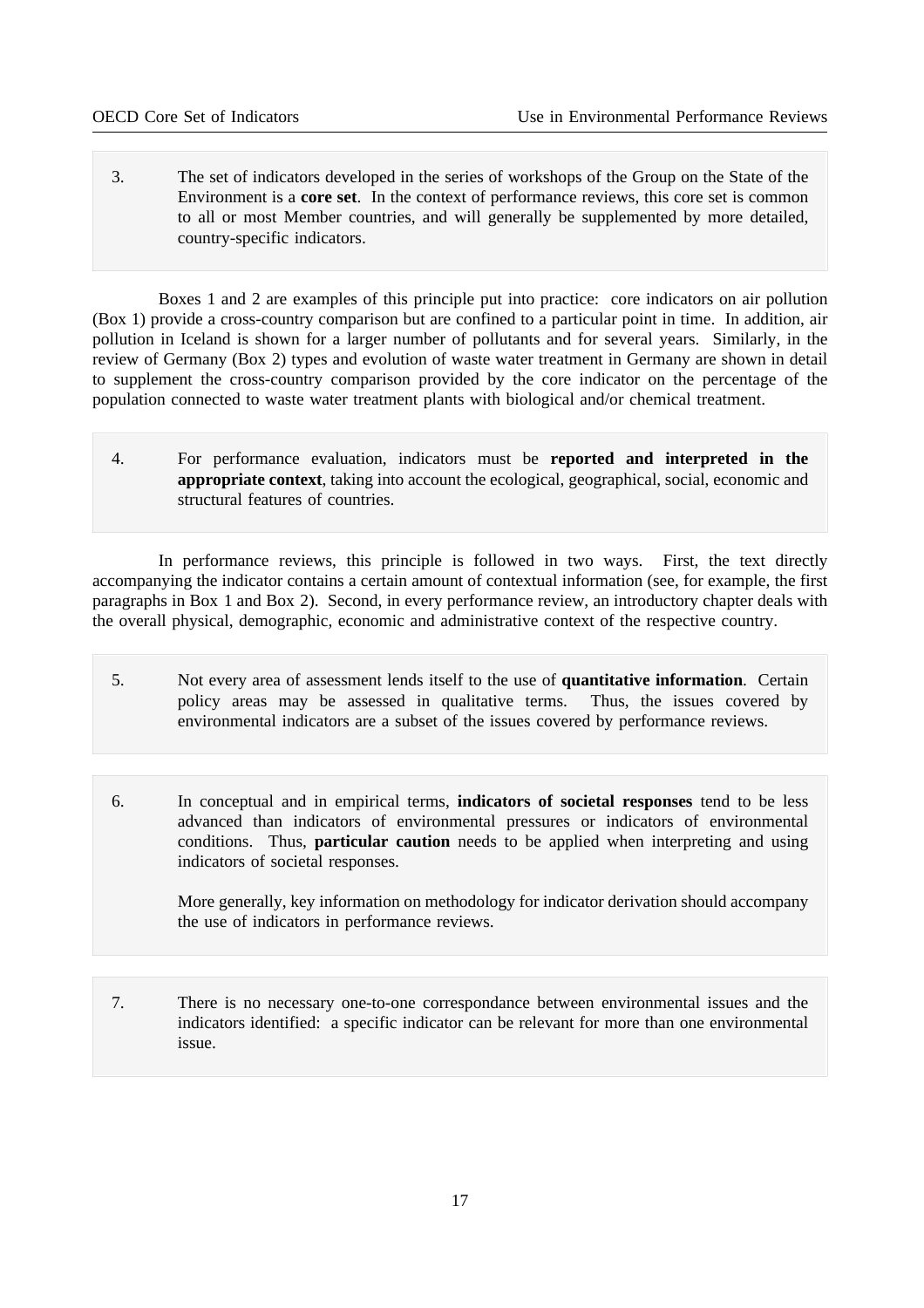## **Box 1. The Use of Indicators: Example from the Environmental Performance Review of Iceland**

#### **Air pollution**

Although Iceland's per capita consumption of energy is high and is higher than that of any other OECD country, its unusually high proportion of hydro and geothermal energy contributes substantially to maintaining pollution at low levels. Total primary energy supply (TPES) per unit of GDP in 1990 was 84 per cent above the OECD average and 69 per cent above the average for the other Nordic countries. TPES per capita was 71 per cent greater than the OECD average and 57 per cent higher than the average for other Nordic countries. The Icelandic authorities successfully reduced oil consumption through substitution of renewable resources. Electricity is generated almost exclusively from hydropower, and geothermal energy contributes a high share of space heating.



The implications of these increases in certain pollution emissions for human health and ecosystems may be minor due to the assimilative capacity of the environment. For example, in spite of the sharp expansion in NOx emissions, the level of depositions is at least three times lower than in any European country. Thus, the Icelandic authorities have drawn special attention to the need to consider pollution concentrations and ambient levels in implementing international commitments.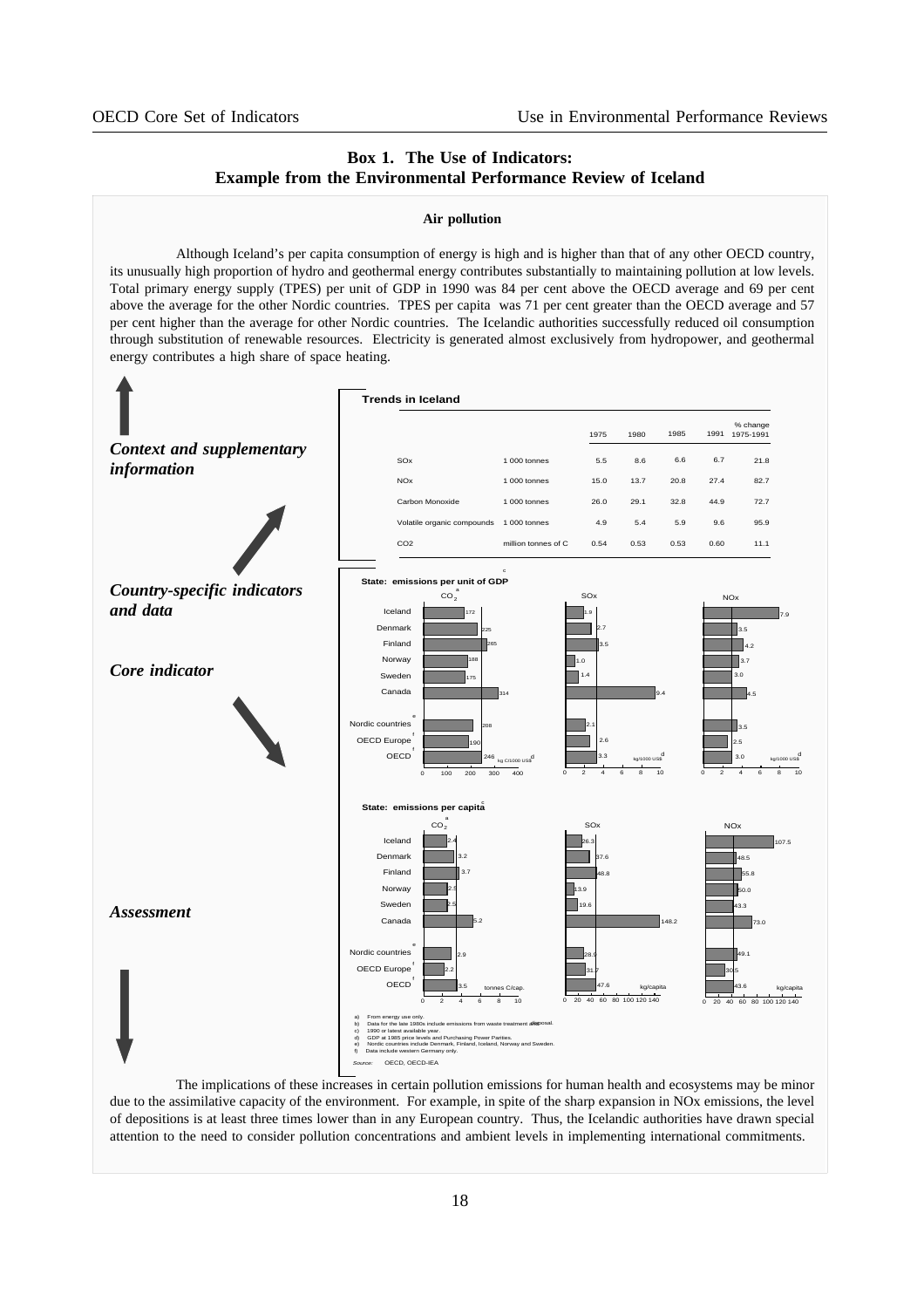#### **Box 2. The Use of Indicators: Example from the Environmental Performance Review of Germany**

#### **Surface water**

The authority to establish water quality objectives in surface or ground water rests with the Länder. The goal of the western Länder is to achieve Quality Class II in all rivers, i.e. Moderate Pollution, the third from highest quality in Germany's seven-tiered water quality ranking system. Class II is defined as: water sections with moderate pollution and good oxygen supply; a very wide variety of species and dense colonisation by individual algae, snails, entomostracans and insect larvae; aquatic plants covering large areas; and fertile fishing waters. No date has been set for achieving this overall goal.



Major improvements in the quality of surface waters have occurred in western Germany, particularly with respect to oxygen-demanding substances and toxic compounds such as heavy metals. These improvements can be explained both by the progressive equipment of municipalities with sewage treatment plants providing relatively efficient biological and advanced treatment of waste waters and by impressive progress in the installation of treatment equipment at industrial facilities. This has led to significant improvements in the waters of the Rhine, Danube, Neckar and Main rivers.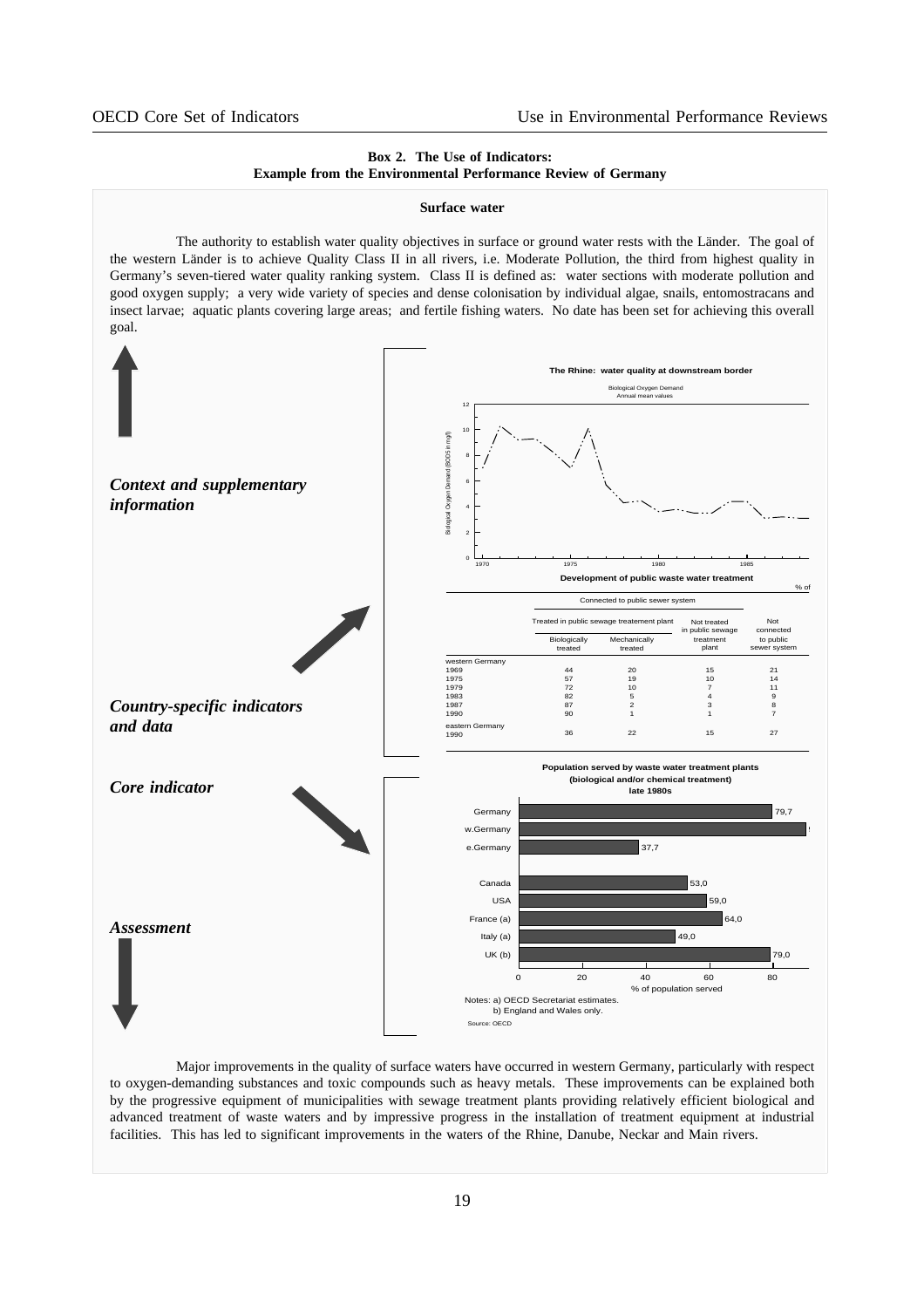## **Chapter 3**

## **INDICATOR DEVELOPMENT BY ENVIRONMENTAL ISSUE**

This chapter summarises the work on indicator development, carried out during the workshops of the Group on the State of the Environment. In addition, a number of lead countries provided specific input for the different issues. In this sense, significant parts of the indicators or elements of indicators described below represent an interim consensus. None of them should, however, be perceived as final or necessarily exhaustive in character: they may change as knowledge and perception of environmental problems evolve, they still require detailed technical descriptions and they may be of varying relevance for different countries.

In this chapter, first-choice indicators are highlighted and placed in white boxes. Where these are not readily measurable, one or several proxy indicators are added in grey fields. Grey fields also contain supplementary indicators to round up the picture provided by the core indicator or its substitutes. All indicators or elements of indicators are classified according to their availability: "S" for indicators measurable in the short-term; "M" for indicators which require additional empirical work and data collection efforts and which are therefore only measurable in the medium term and "L" for indicators measurable only in the long term because they would need significant data development work. All the indicators measurable in the short run are brought together in the overview in Figure 5 at the end of this chapter.

The treatment of indicators for each environmental issue comprises the following elements:

- a) a table summarising indicators and classifying them by degree of measurability;
- b) a short description of the environmental concern and policy relevance of the issue with reference to major international agreements or conventions (e.g. Agenda 21, the Montreal Protocol);
- c) a brief discussion of the indicators of environmental pressures, environmental conditions and societal responses where possible;
- d) a note concerning the data availability for each category of indicator.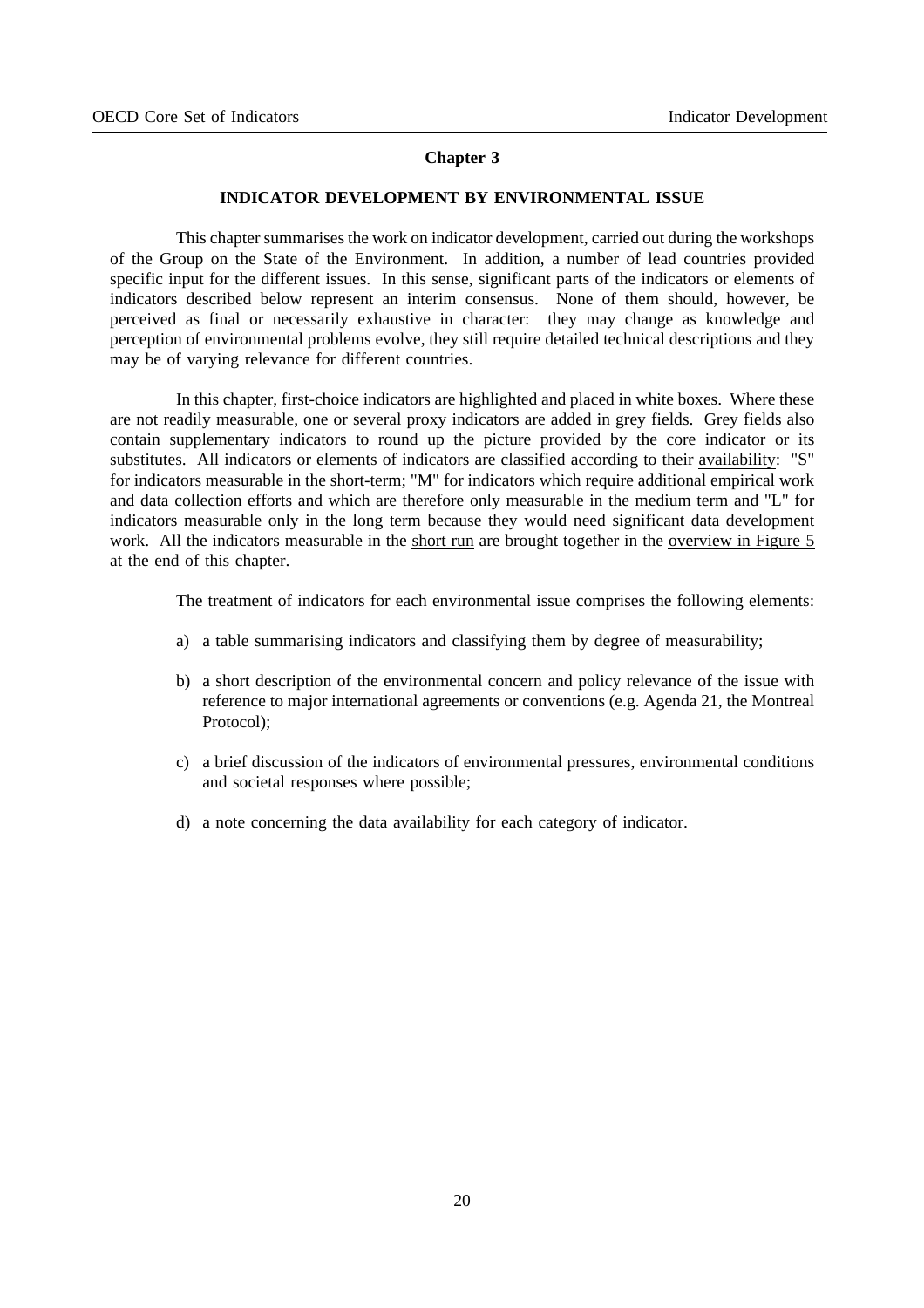| Indicator                                                                                                 | Measurabili<br>ty |
|-----------------------------------------------------------------------------------------------------------|-------------------|
| Environmental pressures:                                                                                  |                   |
| Index of GHG emissions                                                                                    | S/M               |
| $\circ$ Emissions of CO <sub>2</sub><br>$\circ$ Emissions of CH <sub>4</sub><br>O Apparent consumption of | S<br>S/M          |
| CFC 11 and 12; halons<br>$\circ$ Emissions of N <sub>2</sub> O                                            | S/M<br>M          |
| <b>Environmental conditions:</b>                                                                          |                   |
| Atmospheric<br>concentration of<br>greenhouse gases<br>Global mean temperature                            | s<br>s            |
| Societal responses:                                                                                       |                   |
| ● Energy efficiency                                                                                       | M/L               |
| O Energy intensity<br>Implicit and explicit tax on<br>O.                                                  | S                 |
| energy/ $CO2$                                                                                             | M/L               |
| O Expenditure on energy<br>efficiency, alternative<br>energies, climate change<br>research                | М                 |

## **Issue 1: Climate Change**

**Indicators of environmental pressures**: four different radiately active gases have direct effects on climate change: carbon dioxide, methane, nitrous oxide, halocarbons. The indicators of environmental pressures relate to gross emissions, i.e., they do not consider sinks of greenhouse gases. For an aggregate indicator of greenhouse gas emissions, all four gases should be taken into account. Aggregation supposes a weighting scheme, based on global warming potentials (GWP) as proposed by the Intergovernmental Panel on Climate Change. To date, however, major uncertainties exist about the size of these weighting factors. Until definitive weighting factors are put forward, it is proposed to consider each greenhouse gas individually. In the future, it may also be necessary to include emissions of substitutes for CFCs with high GWP.

Data availability: CO<sub>2</sub> emissions are well covered, in particular emissions from energy use (Source: OECD/IEA). For CFCs, apparent consumption is monitored under the Montreal Protocol. Estimates on methane emissions exist but country coverage is smaller and there are wide divergences between estimates from different sources (Source: OECD). Information on halons is very limited. Significant measurement problems exist with  $N_2O$ .

**Indicators of environmental conditions**: the atmospheric concentration of greenhouse gases and the changes in global mean temperature are common indicators for climate change. These indicators remain of limited direct use for environmental performance reviews as they cannot be related to a particular country's environmental performance.

**Indicators of societal responses:** efforts to reduce GHG emissions include a large number of individual actions and policy instruments (taxes, regulations, subsidies etc.), mostly designed to improve energy efficiency. The different efforts are difficult to capture in a single indicator. It is therefore proposed to employ an indicator of energy efficiency, reflecting, at least partly, society's efforts to reduce greenhouse gas emissions. Supplementary indicators such as energy and  $CO<sub>2</sub>$  tax rates and environmental expenditure should help to trace individual policy instruments. As always, expenditure data need to

\*Apparent consumption = production plus imports minus exports.

**The environmental concern and policy relevance**: in recent decades, the balance in the radiative energy budget of the earth-atmosphere system has been disturbed by the addition of gases generated by human activities. An increase of the atmospheric concentration of these greenhouse gases changes the radiative energy balance and leads to temperature and climate change.

One of the major international agreements which emerged from 1992 "Earth Summit" in Rio de Janeiro was the UN Framework Convention on Climate Change. A number of countries have made commitments to reduce their emissions of greenhouse gases over the coming years.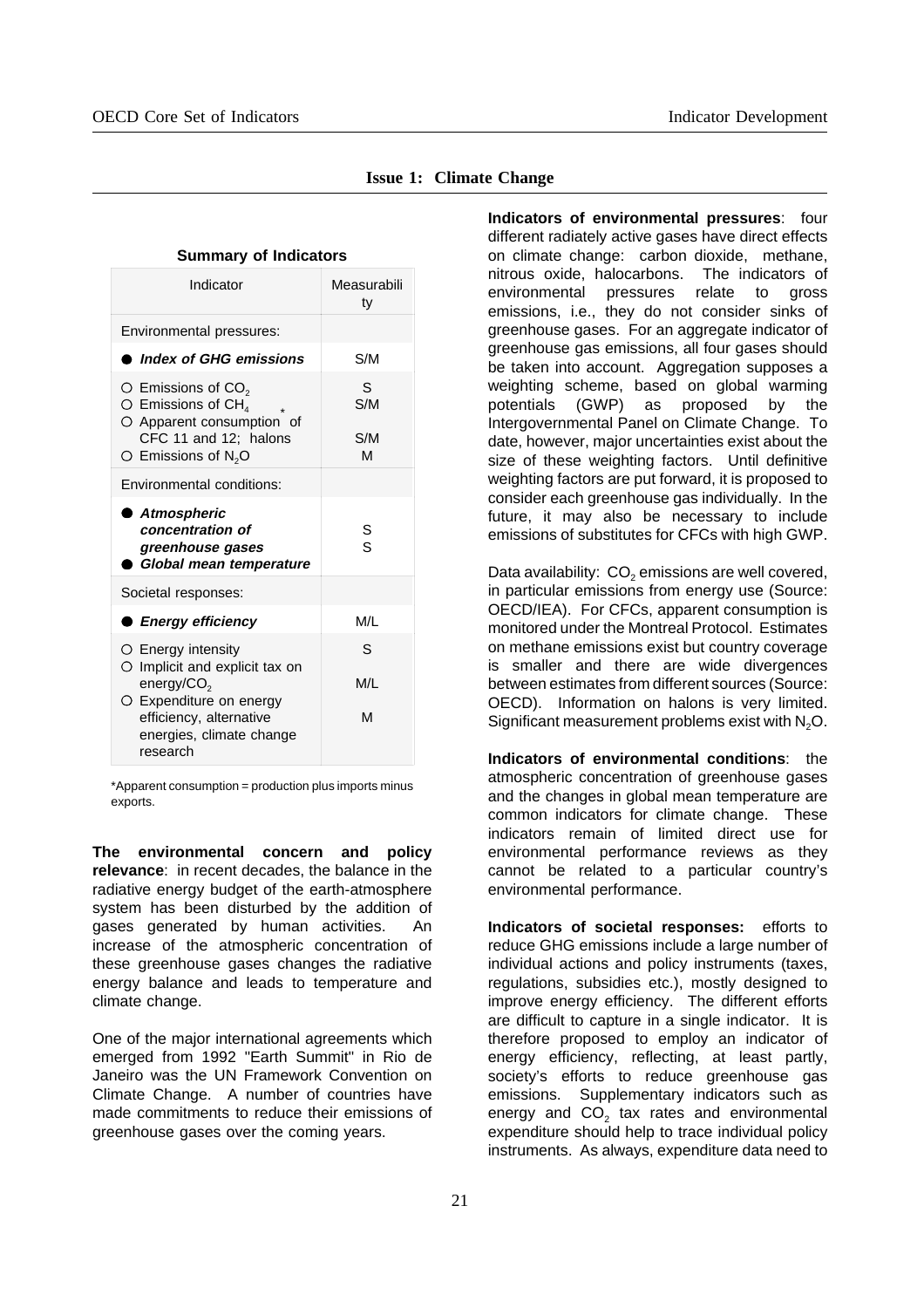be put into the right context for appropriate interpretation.

Data availability: measures of energy efficiency are not readily available. As a first step, it is therefore proposed to use energy intensity measures (Source: OECD/IEA), although they reflect structural factors as well as changes in energy efficiency. Data on government R&D expenditure on energy efficiency and alternative energy sources are partly available (Source:  $IEA$ ); implicit and explicit tax rates on  $CO<sub>2</sub>$  have also been evaluated (Source: OECD), although country coverage is incomplete.

## **Issue 2: Stratospheric Ozone Depletion**

**Environmental concern and policy relevance**: in 1974 it was discovered that chlorine-containing substances pose a threat to the ozone layer. Ozone is mainly found in an atmospheric layer at stratospheric altitudes, between 20 and 40 kilometres, and acts as a shield against harmful solar ultra-violet radiation.

In 1985, the Vienna Convention for the Protection of the Ozone Layer was signed, followed by the Montreal Protocol and London and Copenhagen Amendments on Substances that Deplete the Ozone Layer.

**Indicators of environmental pressures**: principal among the ozone-depleting substances are CFCs, halons, methyl chloroform and carbon tetrachloride, and HCFCs, plus methyl bromide. Individual substances vary considerably in their ozone-depleting capacity. To reflect the combined depletion capacity, the apparent consumption of each individual substance has to be weighted in proportion to its ozone-depleting potential relative to CFC-11.

Data availability: CFC-11 and CFC-12 account for half of the ozone-depleting substances and are therefore proposed as parameters. Actual emissions of CFCs are difficult to measure but production or apparent consumption can be used as a proxy. Data on halons are less readily available so that a short-run indicator will be confined to CFCs (Source: OECD).

**Indicators of environmental conditions**: first choices for an indicator of environmental conditions are the global atmospheric concentration of ozone-depleting substances, and, closer to effects, the radiation of UV-B at ground level. Changes in the concentration of CFC-11 and CFC-12 help to track the magnitude and rate of change of the atmospheric reservoir of the most abundant ozone-depleting substances. As in the case of greenhouse gases, the indicator remains of limited use in the specific context of environmental performance reviews as it cannot be related to a particular country and its environmental performance. A second indicator, more closely associated with particular countries, is the trend in stratospheric ozone levels over selected measurement points.

Data availability: information on global atmospheric CFC concentrations is readily available. Trend data of ozone concentrations for individual monitoring stations are available for 19 OECD countries.

**Indicators of societal responses:** recovery rates of CFC and society's expenditure for that purpose as well as for replacement technologies are possible indicators. Important contextual information is the extent to which a country has committed itself to the phasing-out of CFCs. These targets could then be compared to environmental pressures in terms of production and/or consumption of CFCs. A different indicator for governments' specific efforts at the international level are countries' contributions to the Interim Multilateral Fund associated with the Montreal protocol. The fund, which was established on a pilot basis for three years, aims at helping developing countries to adopt replacements for CFCs.

Data availability: information on CFC recovery rates is scattered and virtually no data are currently obtainable for expenditure on CFC recovery or replacement.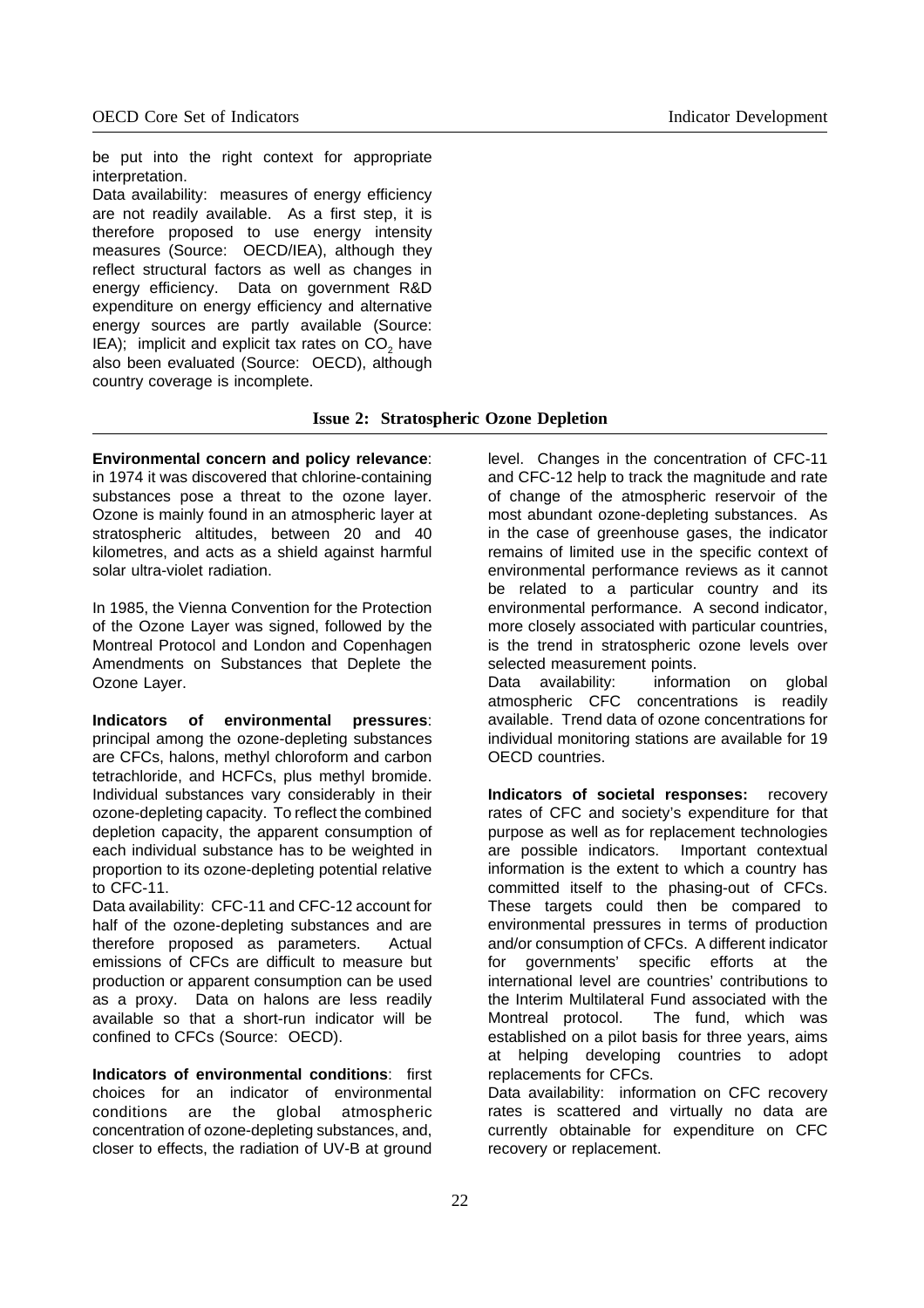| Indicator<br>Measurability                                                                                                                              |
|---------------------------------------------------------------------------------------------------------------------------------------------------------|
| Environmental pressures:                                                                                                                                |
| M<br>Index of apparent<br>consumption* of<br>ozone-depleting<br>substances                                                                              |
| O Apparent consumption of<br>S<br>M<br>halons                                                                                                           |
| <b>Environmental conditions:</b>                                                                                                                        |
| M<br>Atmospheric<br>concentration of ozone-<br>depleting substances                                                                                     |
| <b>UV-B</b> radiation at<br>м<br>ground level                                                                                                           |
| S<br>O Atmospheric<br>concentration of CFCs<br>O Stratospheric ozone<br>S/M<br>levels over selected                                                     |
| Societal responses:                                                                                                                                     |
| М<br>CFC recovery rates                                                                                                                                 |
| O Expenditure for CFC<br>L<br>recovery and<br>replacement technologies<br>O Countries' contributions<br>to the Interim Fund<br>м<br>associated with the |
| <b>Montreal Protocol</b>                                                                                                                                |

\*Apparent consumption equals production plus imports minus exports.

|  |  | <b>Issue 3: Eutrophication</b> |
|--|--|--------------------------------|
|--|--|--------------------------------|

## **Environmental concern and policy relevance**:

The consequences of over-nourishment of aquatic plants (eutrophication) has become a major problem of water pollution in Member countries, affecting surface water, groundwater and marine waters. Excess nutrients can also be found in soil and sediments. The annual mean concentration of nitrates has, for example, been increasing at the downstream frontiers of rivers,

mainly as a reflection of pollution from agricultural origins such as animal manure or excess fertilizers.

Acceptable levels of dissolved oxygen and nutrient levels in receiving waters have been established in national and international standards and agreements such as the International Joint Commission Agreement on Great Lakes Water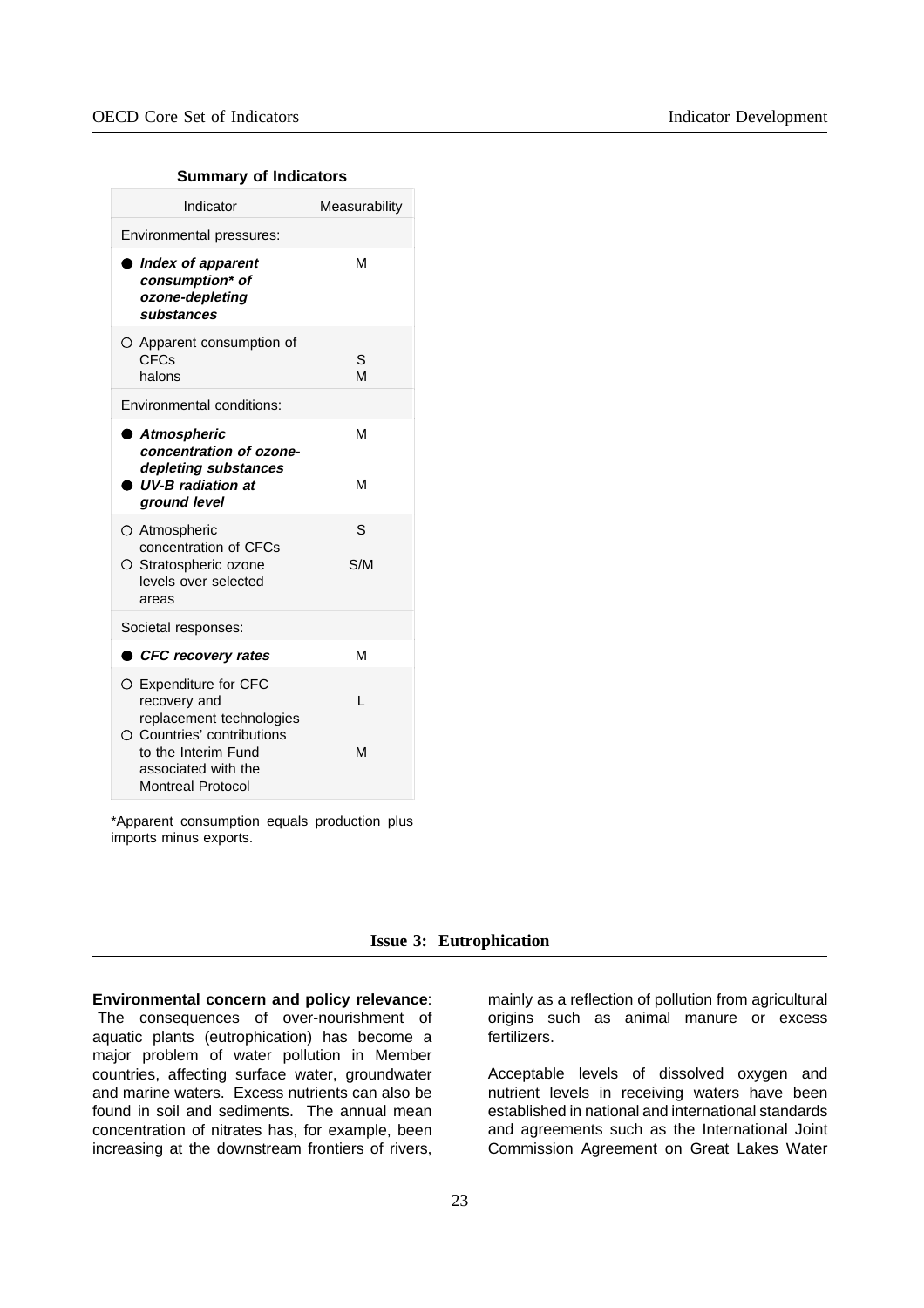**Summary of Indicators**

| Measurability |
|---------------|
|               |
| L             |
| S<br>М<br>S/M |
|               |
| S/M<br>M/L    |
|               |
| M/L           |
| S             |
| М<br>S/M      |
|               |

Quality in North America.

**Indicators of environmental pressures**: a complete set of pressure indicators would comprise emissions of nitrogen and phosphate from manure, fertilizer, domestic and industrial waste water, sewage sludge, dredge spoil and solid waste, corrected for the absorption of phosphates and nitrogen by crops. This could be further extended to reflect a proper nutrient balance.

Data availability: at the international level, few data are available for the entire range of emission sources of phosphorus or nitrogen as well as for the absorption of phosphates and nitrogen by crops. Currently, measurements are confined to the apparent consumption of fertilizers and general information on waste water discharges. Aggregate amounts of fertilizers must be measured in terms of N or P to account for different types of fertilizers. Livestock density provides a rough but measurable proxy for potential eutrophication from manure.

**Indicators of environmental conditions**: direct indicators of the extent of eutrophication relate to the phosphate and nitrate contents of inland and marine waters. Biological oxygen demand of water bodies or the degree of dissolved oxygen can also be considered indicative of eutrophication.

Measuring excess nutrients in soil complicates matters significantly. The focus of indicators is therefore on water. A general problem related to indicators of ambient quality is how to carry out spatial aggregation to present meaningful national figures: forming averages is seldom a satisfactory solution so that often data of representative sites are shown rather than national figures.

Data availability: at the international level, data are available for BOD, phosphate and nitrate concentrations for selected rivers in OECD countries (Source: OECD).

**Indicators of societal responses:** several indicators would appear useful to show society's efforts towards reducing eutrophication and excess nutrients: the extent of chemical and/or biological waste water treatment, the extent to which levies on sewage water treatment cover actual costs, the market share of phosphate-free detergents. For non-point sources, in particular agricultural ones, an indicator reflecting best farming practices could be introduced.

Data availability: for OECD countries, data on the share of the population connected to sewage treatment plants are available in the short run (Source: OECD). Information on the type of treatment and on waste water charges remains partial. Data on the market share of phosphatefree detergents should be available more easily (Source: industry associations).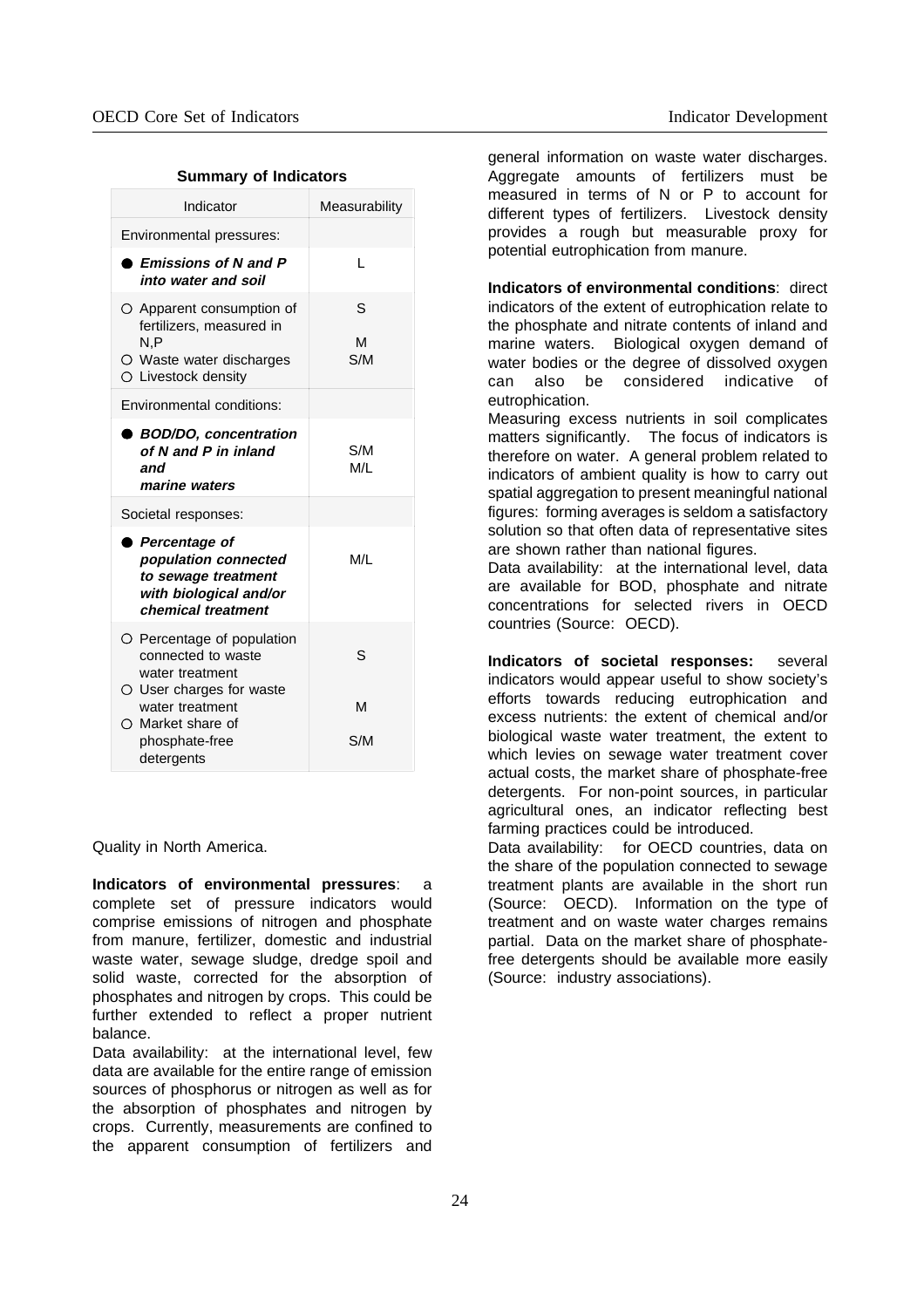| Summary or muicalors                                                                                                            |               |
|---------------------------------------------------------------------------------------------------------------------------------|---------------|
| Indicator                                                                                                                       | Measurability |
| Environmental pressures:                                                                                                        |               |
| Index of acidifying<br>substances                                                                                               | M/L           |
| O Emissions of SOx and<br><b>NOx</b><br>ammoniac                                                                                | S<br>M        |
| Environmental conditions:                                                                                                       |               |
| Exceedence of the<br>critical loads of<br>potential acid in water<br>and soil                                                   | S/M           |
| O Concentration in acid<br>precipitations (pH, $SO_4$ ,<br>NO <sub>3</sub> )<br>O Total depositions of<br>acidifying substances | S<br>M        |
| Societal responses:                                                                                                             |               |
| Percentage of car fleet<br>equipped with catalytic<br>converters                                                                | S/M           |
| Capacity of SOx and<br><b>NO<sub>x</sub></b> abatement<br>equipment of stationary<br>sources                                    | M/L           |
| $\circ$ Expenditure for air<br>pollution abatement                                                                              | S             |

**Issue 4: Acidification**

# **Summary of Indicators**

Sophia Protocol on the control of emissions of nitrogen oxides.

**Indicators of environmental pressures**: as sulphur and nitrogen compounds are at the source of acidification, emissions of  $SOX$ ,  $NOx$  and  $NH<sub>3</sub>$  provide meaningful indicators of environmental pressures.

Data availability: international data on SOx and NOx emissions are immediately available (Source: OECD); information on  $NH<sub>3</sub>$  is more difficult to obtain at the international level.

**Indicators of environmental conditions**: there are several possibilities to reflect the state of acidification of soil and water: a) by means of an indicator of acid precipitations and/or depositions (exceedence of the critical loads of potential acids in soils and waters); b) by means of the direct indication of the pH-value of lakes or soil; c) through indirect measures such as the crown density of forest.

Data availability: for the short-run, only concentrations of acidifying substances in precipitation can be measured at the international level (Source: OECD). Data on depositions, exceedence of critical loads and measurements of pH-values in surface waters and soil are available in a number of countries (Source: EMEP, OECD) but further efforts to improve data collection and harmonization are needed internationally.

**Indicators of societal responses:** physical and expenditure data on the capacity of equipment to abate SOx and NOx emissions provide meaningful indicators with respect to industry's efforts. Households' efforts could be reflected through the percentage of the car fleet equipped with catalytic converters. More generally, efforts of environmental policy could be captured through comparison between ambient standards for  $SO_2$  and  $NO_2$  concentrations.

Data availability: currently, data on pollution abatement expenditure are only available for air pollution abatement as a whole, including expenditure for non-acidifying air emission abatement (Source: OECD). Partial information is at hand for physical equipment, in particular for utilities. A comparison of ambient air standards necessitates further work to make them comparable across countries.

**Environmental concern and policy relevance**: in the atmosphere, emissions of sulphur and nitrogen compounds are transformed into acidifying substances such as sulphuric and nitric acid. When these substances reach the ground, acidification of soil, water and buildings arises. Soil acidification is one important factor causing forest damage. Acidification of the aquatic environment may severely impair the life of plant and animal species.

Problems of acidification have triggered several international agreements to reduce emissions, e.g., the 1979 Convention on Long-range Transboundary Air Pollution and the 1985 Helsinki Protocol on the reduction of sulphur emissions as well as the 1988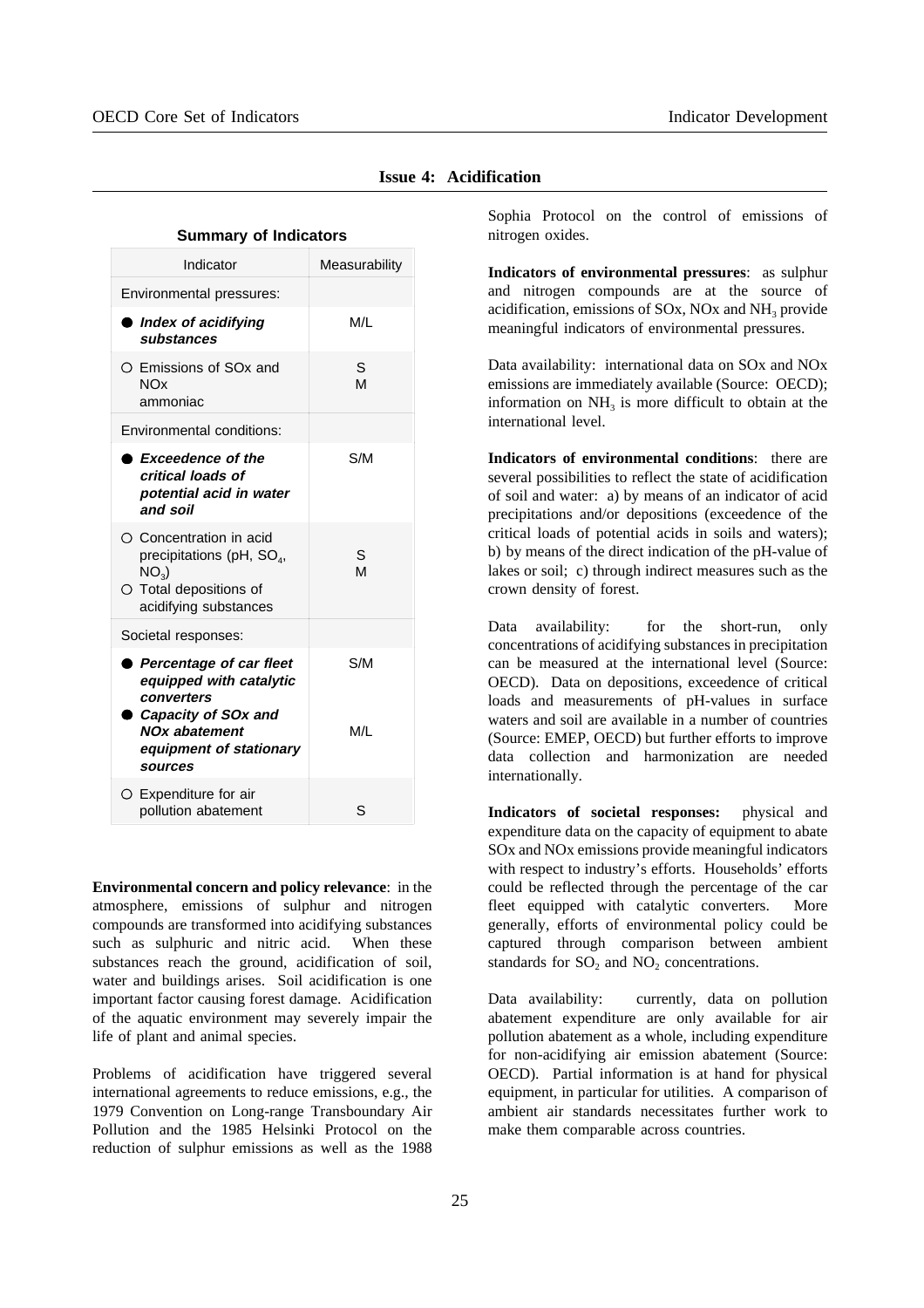| Indicator                                                                                                                              | Measurability     |
|----------------------------------------------------------------------------------------------------------------------------------------|-------------------|
| Environmental pressures:                                                                                                               |                   |
| <b>Emissions of heavy</b><br>metals<br><b>Emissions of organic</b>                                                                     | M/L<br>L          |
| compounds                                                                                                                              |                   |
| $\circ$ Consumption of<br>Pb, Hg, Cd, Ni<br>O Apparent consumption of<br>pesticides <sup>a</sup><br>O Generation of hazardous<br>waste | S/M<br>S/M<br>S/M |
| Environmental conditions:                                                                                                              |                   |
| <b>Concentration of heavy</b><br>metals and organic<br>compounds in<br>environmental media<br>and living species                       | L                 |
| O Concentration of lead,<br>cadmium, chromium,<br>copper in rivers                                                                     | S/M               |
| Societal responses:                                                                                                                    |                   |
| <b>Changes of toxic</b><br>contents in products<br>and production<br>processes                                                         | L                 |
| O Rehabilitated areas as<br>percentage of total areas<br>identified as<br>contaminated<br>O Market share of<br>unleaded petrol         | L/M<br>S          |

# **Issue 5: Toxic Contamination**

hazardous wastes). Agenda 21 also refers to the safer use of toxic chemicals and the management of hazardous waste.

**Indicators of environmental pressures**: the large number of toxic substances necessitates a selection based on risk assessments and quantities of individual substances. To the extent that such selections already exist, they could be examined for their relevance to performance reviews. Two major types of toxic substances could be considered: heavy metals and organic compounds, including pesticides. Currently, no internationally agreed list of substances with appropriate weighting factors exists. Indicators relate therefore to the consumption of selected individual toxic substances. Among heavy metals, consumption of lead, cadmium, mercury and nickel can be traced. Among organic substances, the consumption of pesticides is a first step towards a more comprehensive indicator. It is, however, important to recognise the differences among pesticides concerning toxicity, persistence and mobility. A less direct, but more readily measurable, indicator of potential toxic contamination is the generation of hazardous waste.

Data availability: data on the apparent consumption of pesticides (measured in tonnes of active ingredients) exist for a number of countries (Source: OECD) although problems of international comparability remain significant; there are data on the use of lead for many OECD countries (Source: OECD); information on the use of cadmium, mercury and nickel is more scattered. Data are available on the generation of hazardous waste (Source: OECD).

**Indicators of environmental conditions**: indicators concerning the condition of toxic contamination of the environment should show ambient concentrations of the various toxic substances in different environmental media and living species.

Data availability: short-run data availability confines empirical evaluations at the international level to indications of concentrations of key heavy metals in inland waters (Source: OECD).

|  |  | a) See notes below concerning problems of |  |
|--|--|-------------------------------------------|--|
|  |  | measurement and comparability.            |  |

**Environmental concern and policy relevance**: human activities lead to emissions and accumulation of toxic substances in environmental media and living species and present danger to human and ecosystem health. A number of international agreements extend to the control of toxic substances (e.g. 1989 Basel Convention on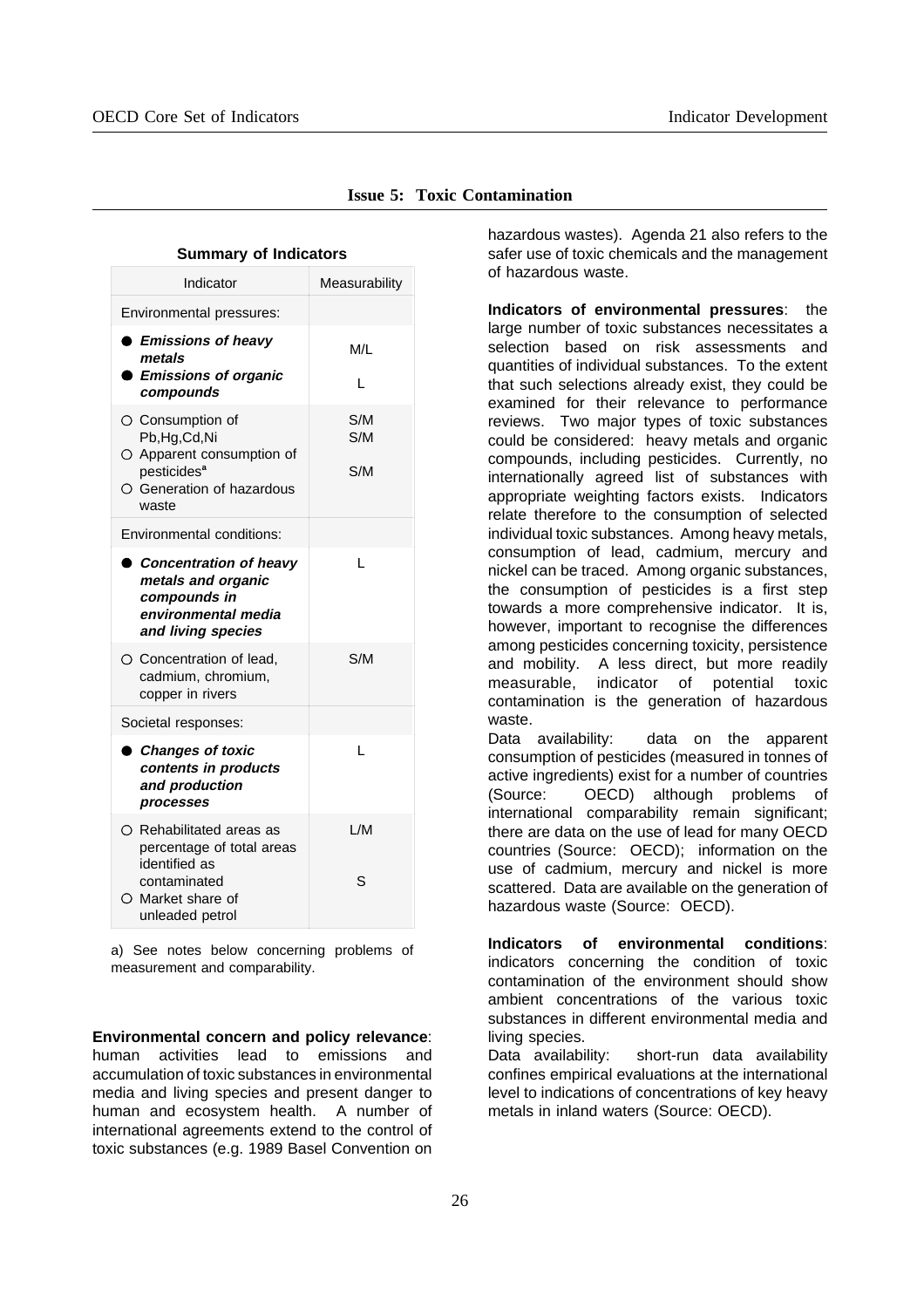**Indicators of societal responses:** many of society's responses concerning toxic contamination consist of regulations concerning notification, treatment and use of toxic substances. Typically, such responses are difficult to reflect in concise and internationally comparable indicators. A first choice to measure society's response are the changes in toxic contents of products and production processes, although such an indicator would need further elaboration. A more specific response concerning soil is society's actions and decisions to identify, assess and clean up contaminated sites. An associated indicator is the percentage of rehabilitated areas in the total area identified as contaminated. Another partial but measurable indicator is the market share of unleaded petrol. Data availability: in the short run, only data the on market share of unleaded petrol are available.

#### **Issue 6: Urban Environmental Quality**

**Environmental concern and policy relevance**: an increasing part of the population of OECD countries is living in urban areas. Most pollution sources are found in or near urban areas, and other forms of environmental degradation also tend to occur with greatest severity in urban areas. As a result of the combination of these factors, the greatest potential for human exposure to deteriorating environmental conditions occurs in urban areas.

The promotion of sustainable human settlements, in particular urban ones, is an item explicitly considered in Agenda 21.

**Indicators of environmental pressures**: in principle, most environmental pressures apply, although at an urban scale. As the first choice for indicators, it is proposed to focus on key environmental pressures, i.e., air emissions (NOx, SOx, particulates, CO) and noise. Noise, which can be considered both a pressure and a condition, is dealt with under environmental conditions. These proximate pressure indicators are accompanied by selected indicators of indirect pressures such as traffic density (measured e.g. through car holdings per capita) and the degree of urbanisation (measured e.g. through percentage of population living in cities with more than 1 million inhabitants).

Data availability: for emissions, data availability at the international level is constrained by the need to collect information at the urban level. Data on traffic density is readily available for country averages and for many individual cities (Source: OECD). Information on the degree of urbanisation can be obtained from other international sources.

**Indicators of environmental conditions**: indicators of urban environmental conditions cut across the various media. They include the quality of urban air, drinking water, ambient surface and ground water. Whereas the quality of drinking water is an important factor in the urban quality of life, it only partly reflects environmental conditions as high-quality tap water can simply reflect an efficient treatment system. First choice indicators of environmental conditions relate to the exposure of population to air pollution and to noise. The quality of ambient surface and ground water is also a first choice indicator. It reflects environmental conditions and, often, the pretreatment quality of drinking water.

Data availability: internationally comparable data exist for concentrations of major air pollutants (Source: OECD) but information on exposure is more scattered. Additional efforts of data collection are also needed to obtain comprehensive information on ambient water quality in urban areas.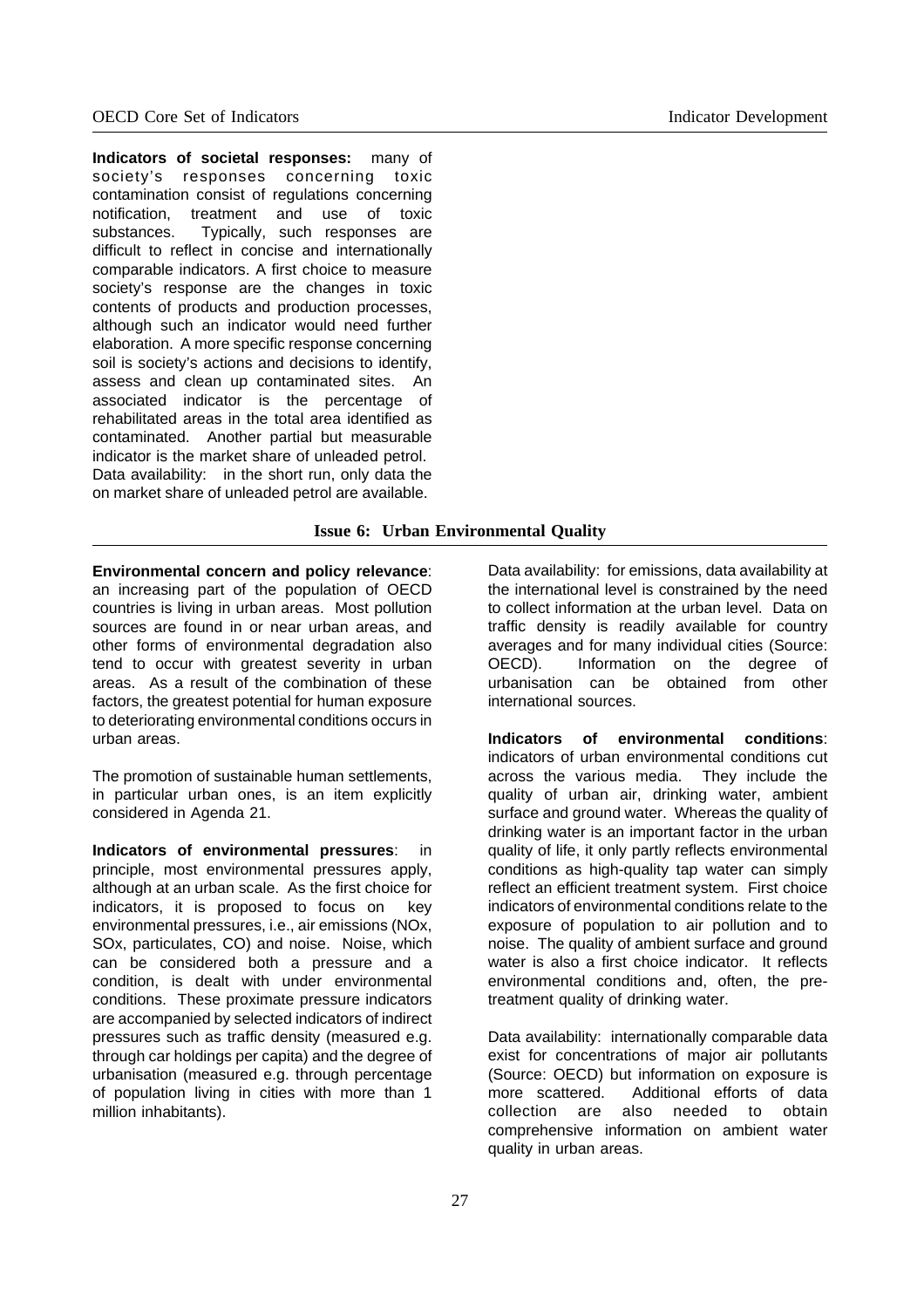| Indicator                                                                                                                    | Measurability |
|------------------------------------------------------------------------------------------------------------------------------|---------------|
| Environmental pressures:                                                                                                     |               |
| Urban air emissions:<br>SOx, NOx, VOC                                                                                        | М             |
| $\circ$ Traffic density<br>O Degree of urbanisation                                                                          | S/M<br>S/M    |
| Environmental conditions:                                                                                                    |               |
| Exposure of population<br>to:<br>-air pollutants<br>-noise<br>Ambient water<br>conditions in urban<br>areas                  | м<br>S<br>M   |
| O Concentration of air<br>pollutants                                                                                         | S             |
| Societal responses:                                                                                                          |               |
| ○ Changes in green space<br>as a percentage of total<br>urban area/total urban                                               | M/L           |
| population                                                                                                                   | M             |
| O Regulations on<br>emissions and noise<br>levels for new cars<br>O Expenditure on water<br>treatment and noise<br>abatement | S/M           |

**Indicators of societal responses:** indicators of societal responses to urban environmental problems cut through the whole range of measures so that there is no single first choice indicator. Key areas for indicators are traffic (regulations on emissions and noise levels for new cars) and green space (with changes in green space compared to total urban area). Expenditure on noise abatement and water treatment complete the picture.

Data availability: due to definitional problems, data on green space is not available in an internationally comparable form. Information on car regulations and expenditure should be available with some additional effort.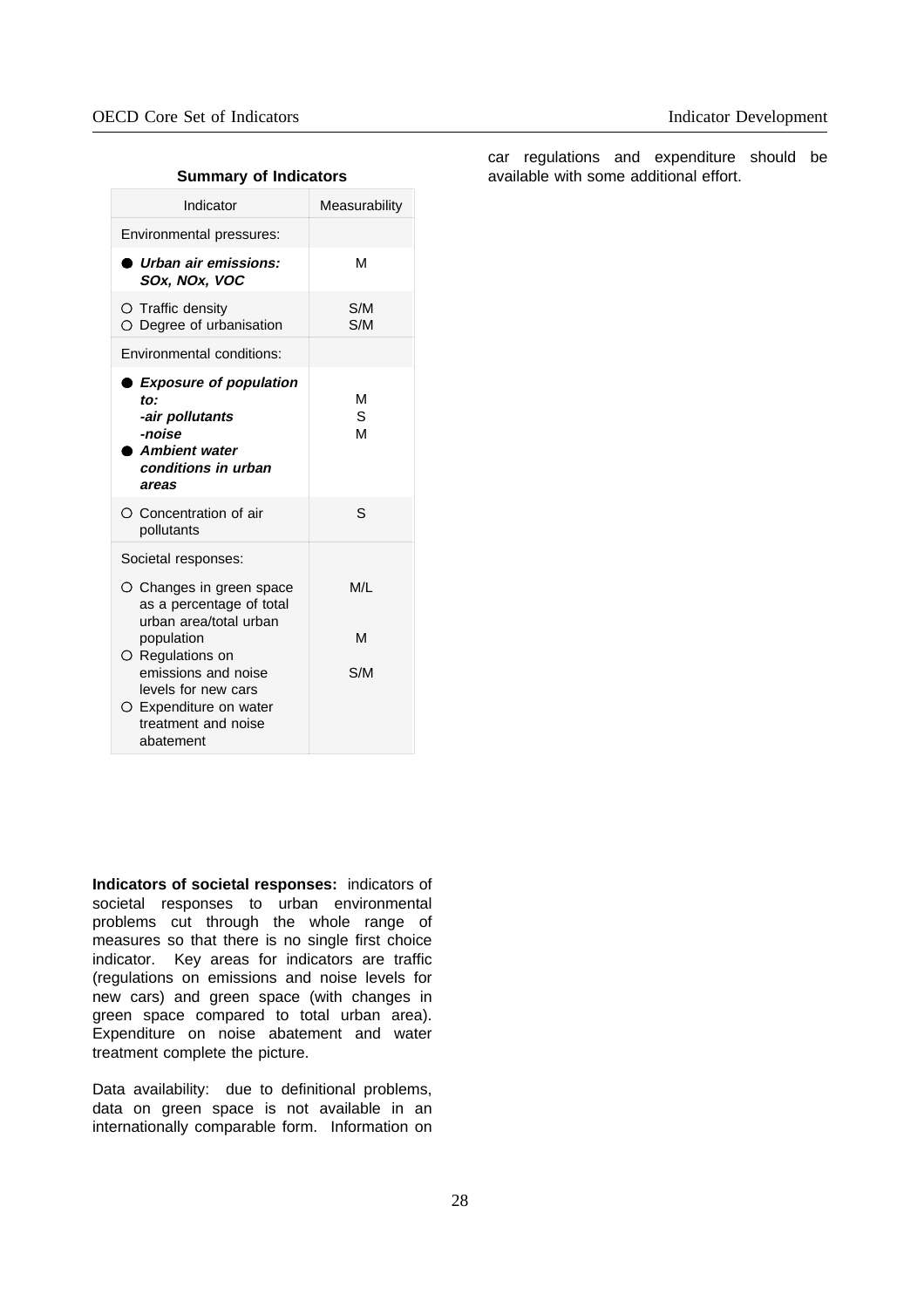| Indicator                                                                                  | Measurability |
|--------------------------------------------------------------------------------------------|---------------|
| Environmental pressures:                                                                   |               |
| <b>Habitat alteration and</b><br>conversion of land<br>from its natural state              | L             |
| $\circ$ Land use changes<br>$\circ$ Introduction of new<br>genetic material and<br>species | S             |
| <b>Environmental conditions:</b>                                                           |               |
| <b>Threatened or extinct</b><br>species as a share of<br>known species                     | S             |
| Societal responses:                                                                        |               |
| Protected areas as a<br>percentage of total area<br>by ecosystem type                      | S             |
| O Protected species as a<br>percentage of threatened<br>species                            | M/L           |

## **Issues 7 and 8: Biological Diversity and Landscape**

One of the major outcomes of the United Nations Conference on Environment and Development in 1992 was the signing of the Convention on Biological Diversity by over 150 governments.

**Landscape:** Specific types of human land use, such as certain agricultural practices, road and house building, hydropower projects, drainage of wetland, forestry and mining may pose a threat to ecosystems, and thus a form of environmental pressure on landscape. In addition, landscape can be seen as a part of environmental quality as such, important to humans for ethical, aesthetic and cultural reasons. Thus, degradation of landscape entails both a loss of naturalness and historic cultural values. So far, no internationally agreed definition of landscape exists and no attempt has been made to develop landscape indicators in this report.

**Indicators of environmental pressures**: three types of pressures on biodiversity have been identified: physical ones (e.g. habitat alteration); chemical ones (e.g. exposure to contaminants); biological ones (e.g. release of alien species, fishing). The main chemical pressures are covered by issue 3,4 and 5. Some of the biological pressures are captured in issues 10 and 11, some of the physical pressures appear, for example, in issue 13. Here, indicators are focused on additional physical and biological pressures. Indicators of habitat alteration and the conversion of land from its natural state would reflect such pressures. Increasing use of land for agricultural purposes is suggested as a measurable proxy for environmental pressure. Data availability: there are internationally comparable data on land use changes (Source: FAO, OECD).

**Indicators of environmental conditions**: the most frequently used indicator of the state of biodiversity is the number of threatened or extinct species over the number of known species. Data availability: international data exist for threatened or extinct species as a percentage of known species (Source: OECD).

**Indicators of societal responses:** responses to protect biodiversity and landscape include measures to protect areas, ecosystems and

**Environmental concern and policy relevance**: biological diversity can be defined as the variability among living organisms from all sources including terrestrial, marine and other aquatic ecosystems and the ecological complexes of which they are part; this includes diversity within species, between species and of ecosystems. An ecosystem is a dynamic complex of plant, animal and micro-organism communities and their nonliving environment interacting as a functional unit.

The broad and complex nature of biodiversity would, ideally, suggest a treatment at three different levels:

a) the ecosystem level, dealing with the combination of physical and biological elements; b) the population or species level dealing with the change in the number of species due to alteration of living conditions by man; c) genetic diversity within species.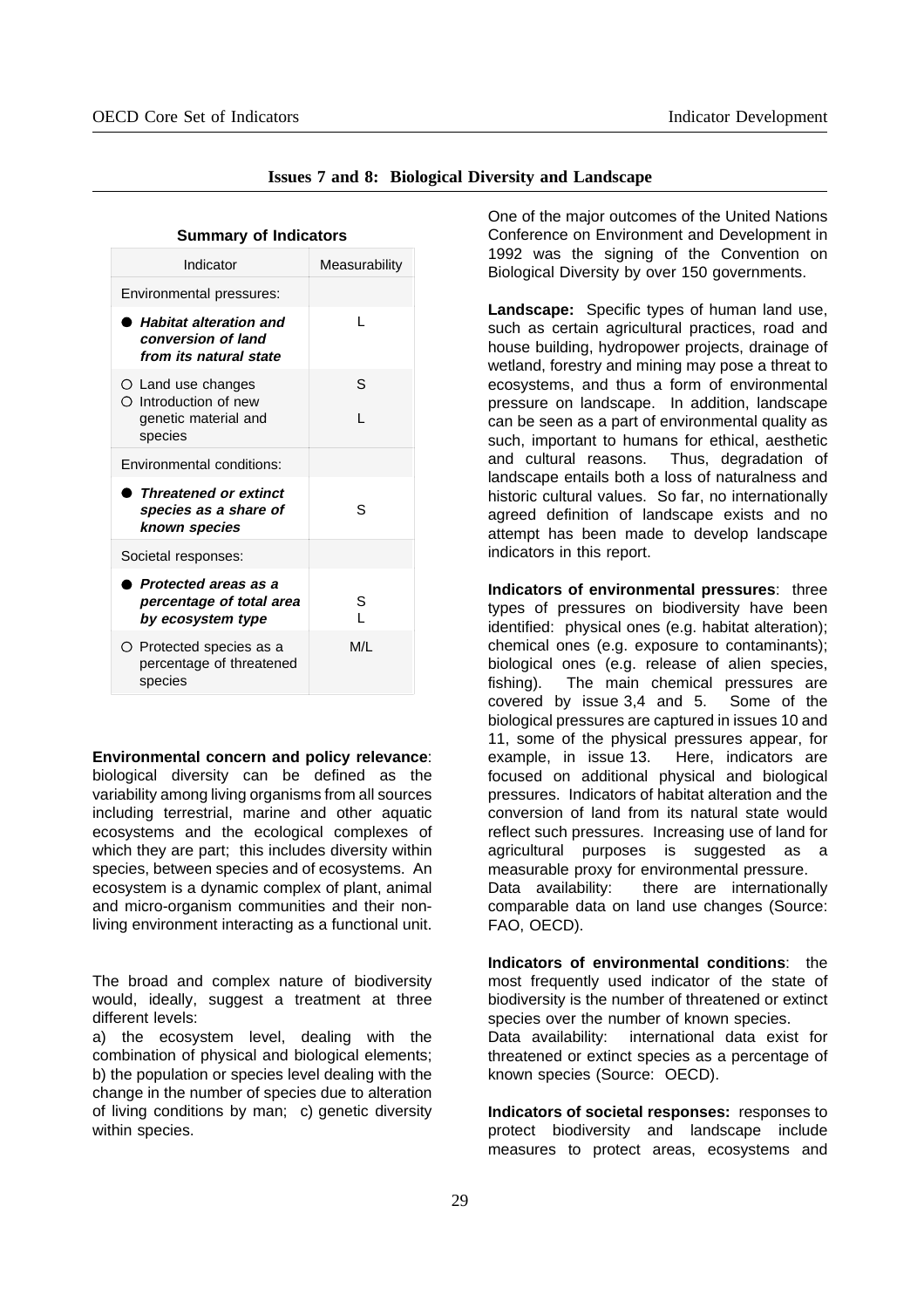species and to create biosphere reserves representative of different ecosystems. The suggested indicators of societal responses are therefore the size of protected areas by type of ecosystem and the number of protected species. Data availability: information on the number and extent of protected areas is available (Source: IUCN) but comparability is not sufficient to provide coverage of different types of ecosystems. Data development work is also necessary to quantify the share of protected species.

**Issue 9: Waste**

| Indicator                                                                                                       | Measurability      |
|-----------------------------------------------------------------------------------------------------------------|--------------------|
| Environmental pressures:                                                                                        |                    |
| <b>Waste generation:</b><br>-- municipal waste<br>-- industrial waste<br>-- nuclear waste<br>-- hazardous waste | S<br>S<br>S<br>S/M |
| Environmental conditions:<br>Not applicable                                                                     |                    |
| Societal responses:                                                                                             |                    |
| <b>Waste minimisation</b><br>efforts                                                                            | L                  |
| $\circ$ Charges for waste<br>disposal                                                                           | М                  |
| O Expenditure on waste<br>collection and treatment                                                              | S                  |
| $\circ$ Waste recycling and<br>recovery rates                                                                   | S                  |

#### **Summary of Indicators**

**Environmental concern and policy relevance**:

different types and quantities of solid waste are generated by human activities in OECD countries: municipal waste (mainly from households), industrial waste, nuclear waste and other types including waste from energy production, agricultural production, mining, and demolition as well as dredge spoils and sewage sludge. The quantity of wastes produced in OECD countries has been steadily increasing. Wastes have potential impact on human health and the environment, and waste management issues are at the centre-stage of many countries' environmental concerns.

Several international agreements and rules exist for the transfrontier movements of hazardous waste: Directives of the European Community, OECD Decisions and Recommendations, the Lomé IV Convention and the Basel Convention. Management of solid waste and sewage is also an item explicitly considered in Agenda 21, endorsed by UNCED in Rio de Janeiro in 1992.

**Indicators of environmental pressures**: waste presents a potential environmental pressure for soil, water, air and landscape. The actual environmental pressure depends, however, almost exclusively on the waste handling and deposition practices. Any indicator on the amounts of waste generated is therefore only a first approximation of environmental pressure and more information will be needed on the actual environmental pressure. In addition, the composition of waste will influence its potential environmental impacts. Total amounts of waste generated should therefore be broken down by principal source, i.e., municipal, industrial and nuclear waste. It should be noted that the indicator on "generation of hazardous waste" is present both under the "waste" issue and the issue on toxic contamination.

Data availability: waste generation by major source can be evaluated for most OECD countries (Source: OECD). Many uncertainties concerning the quality of waste data and their international comparability do remain, however.

**Indicators of environmental conditions**: waste acts as a pressure on the environment; no indicators of environmental conditions can therefore be directly associated with the issue "waste". Changes in environmental conditions due to waste are reflected in various other issues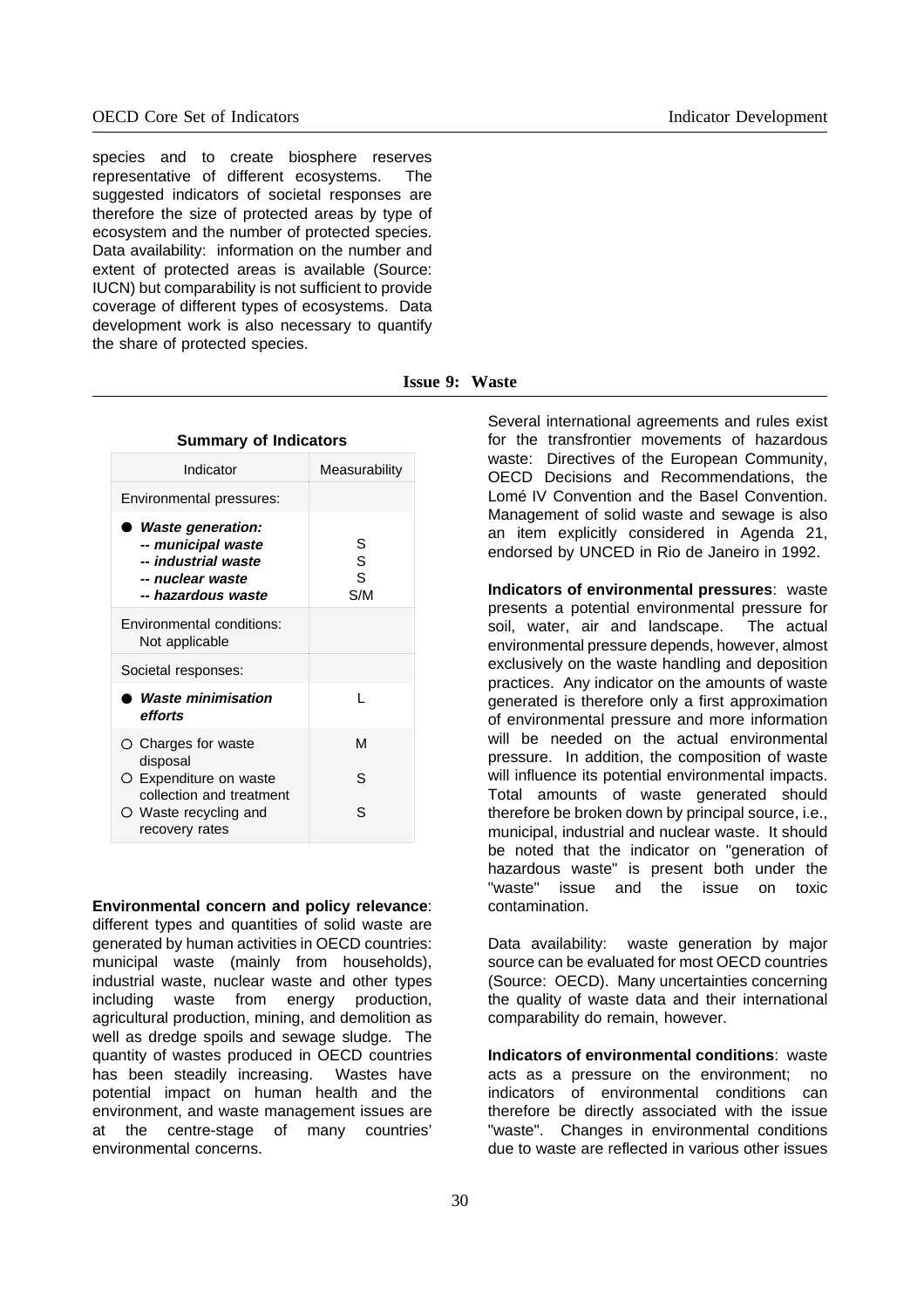such as toxic contamination (Issue 5) or landscape (Issue 7).

**Indicators of societal responses:** society's responses have been mainly directed towards the collection, treatment and disposal of waste. Increasingly, waste management efforts are aiming at waste minimisation. This is reflected in the first-choice indicator. Charges for waste disposal are an indicator for an instrument to incite waste minimisation. Total expenditure on waste collection, treatment and disposal provides a general indication of society's financial efforts to deal with waste. Indicators on rates of waste recycling and recovery and charges for waste disposal complete the picture.

Data availability: data on waste recycling and recovery are available at the international level (Source: OECD), although further efforts will be necessary to complete international coverage and comparability.

| <b>SUITINIALY VI MULLATULS</b>                                                                |               |
|-----------------------------------------------------------------------------------------------|---------------|
| Indicator                                                                                     | Measurability |
| Environmental pressures:                                                                      |               |
| Intensity of use of<br>water resources                                                        | S.            |
| $\circ$ Share of discharged<br>waste water in rivers                                          | M/L           |
| Environmental conditions:                                                                     |               |
| ● Frequency, duration<br>and extent of water<br>shortages                                     | М             |
| Societal responses:                                                                           |               |
| <b>Water prices and user</b><br>charges for waste<br>water treatment as<br>percentage of cost | M             |
|                                                                                               |               |

# **Summary of Indicators**

**Environmental concern and policy relevance**: fresh water resources are of major environmental and biological importance because water is a basic support element for human life and ecosystems. Water withdrawal can be a major pressure on freshwater resources: in more arid regions, water resources may at times be limited to an extent where the demand for public water supply, agricultural purposes or industrial processes can be met only by going beyond a sustainable use of the resource in terms of quantity and possibly of quality. Information available for OECD countries suggests that water withdrawal has increased over the past two decades, contributing both to quantity and quality problems of water supply. Although the quality and quantity aspects of freshwater resources are interlinked, the present issue deals primarily with the quantity aspect of the resource.

The protection and the preservation of fresh water resources is an item explicitly considered in Agenda 21, endorsed by UNCED in Rio de Janeiro in 1992.

**Indicators of environmental pressures**: a necessary condition for sustainable use of water resources is that the withdrawal of water does not exceed the renewal of the stocks over an extended period. An indicator tracing the intensity of the use of water resources is therefore the appropriate measure. This indicator would be

**Issue 10: Water Resources**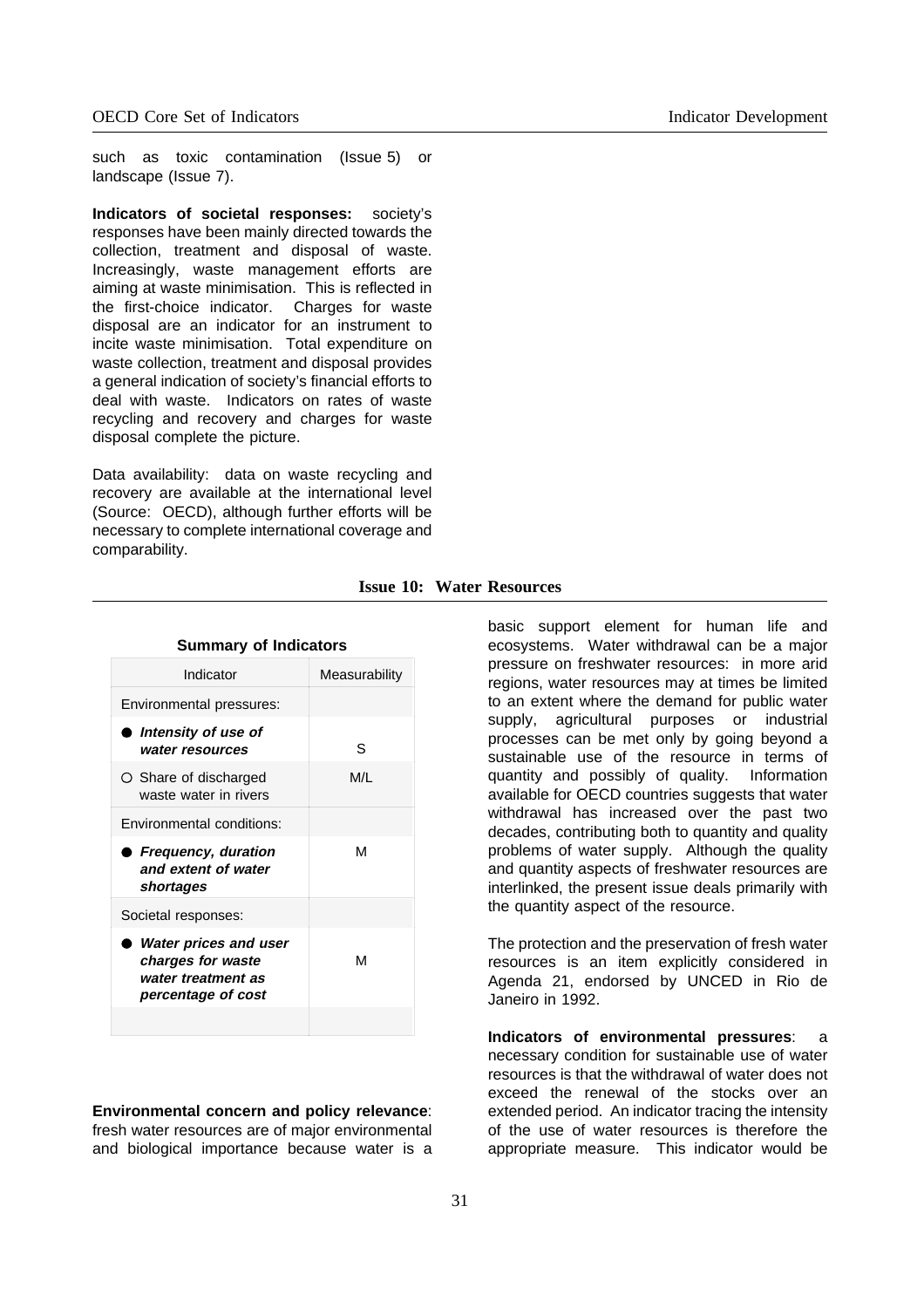defined as the (gross or net) withdrawal of water resources, divided by the renewal of water resources. As opposed to net withdrawal, gross withdrawal accounts for total water withdrawal without deducting water that is reinserted into the natural environment after use. Whereas the use of a figure representing net withdrawals focuses on the quantitative side of water use, the use of gross withdrawals has a qualitative component: even if water is reinserted into the natural environment, it tends to be of inferior quality after use.

At the same time, it must be kept in mind that a measure of intensity based on a national average may be misleading, in particular for large countries: major differences in regional water use may not be adequately reflected in the national indicator.

Data availability: information on the intensity of the use of water resources is available for most OECD countries (Source: OECD).

**Indicators of environmental conditions**: water resources are characterised by a significant variance of stocks, during different times of the year as well as between different years. These variations are likely to affect water quality and ecological equilibria. An indicator to measure these variations would take into account the duration and the extent of a shortage of water supply. At its extremes, in the form of droughts and floods, the question of regularity also presents a specific dimension of environmental risks.

Data availability: none of the indicators of environmental conditions are immediately available at international level.

**Indicators of societal responses:** society's efforts to reduce unsustainable water use consist of either measures constraining the quantities of water available or measures increasing the price of water to encourage efficient use. The price of water and the charges for waste water treatment are therefore proposed as suitable indicators. Put in relation to actual cost of water treatment and supply, the resulting ratio gives an indication of the direct accountability of consumers of water for the use of the natural resource.

Data availability: data on water prices and user charges are only partly available (Source: OECD) and need further development.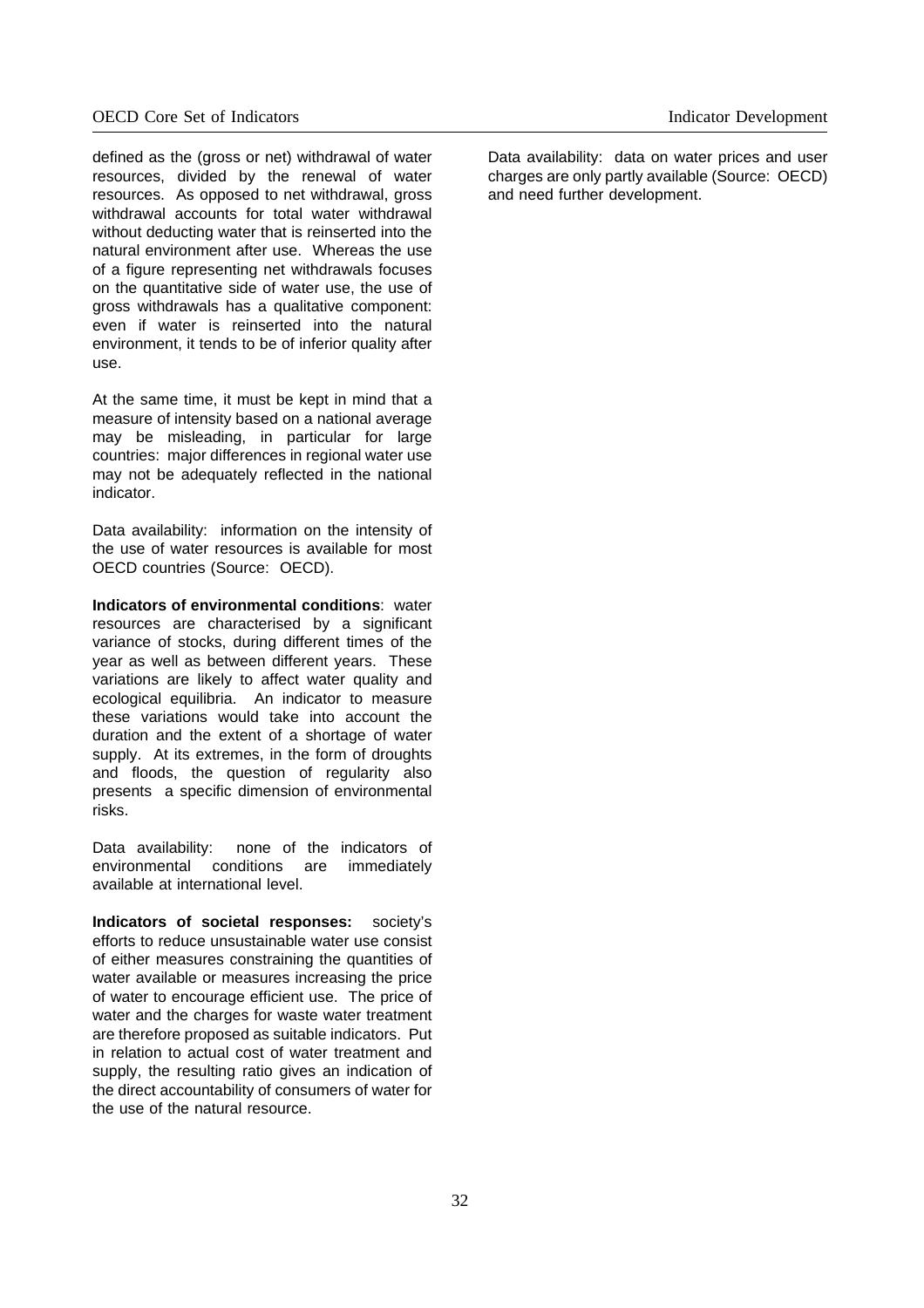| Indicator                                                                                                                                | Measurability |
|------------------------------------------------------------------------------------------------------------------------------------------|---------------|
| Environmental pressures:                                                                                                                 |               |
| Short-run sustained<br>yield/actual harvest                                                                                              | S/M           |
| Environmental conditions:                                                                                                                |               |
| Area/volume and<br>distribution of forests                                                                                               | S             |
| $\bigcirc$ Share of<br>disturbed/deteriorated<br>forest in total forest area                                                             | M/L           |
| Societal responses:<br>$\circ$ Percentage of harvest<br>area sucessfully<br>regenerated (incl. natural<br>regeneration) or<br>afforested | M/L           |
| ○ Percentage of protected<br>forest area in total forest<br>area                                                                         | м             |

|  |  |  |  | <b>Issue 11: Forest Resources</b> |
|--|--|--|--|-----------------------------------|
|--|--|--|--|-----------------------------------|

**Environmental concern and policy relevance**:

forests are among the most diverse and widespread ecosystems on earth. Forest resources have many functions: they provide timber; they provide ecosystem services including regulation of soil, air and water quality; they provide recreation benefits; they are a reservoir for biodiversity and act as a carbon sink. There is general concern over human impact on forest health and the natural processes of forest growth and regeneration.

Combatting deforestation to preserve soils, water, air and biological diversity is an item explicitly considered in Agenda 21, endorsed by UNCED in Rio de Janeiro in 1992.

**Indicators of environmental pressures**: the harvest rate set by any country is a function of the size of its forests, the proportion of the forest area dedicated to timber production, the productivity of the forest and the age class structure of the forest, and management objectives and sustained yield policies of the country. The indicator relating

sustained yield to actual harvest expresses the relative balance between forest growth and harvest, considering forest characteristics such as age classes. The sustained yield in North America would reflect aggregate allowable annual cut, and in other OECD countries could reflect current growth rates or increments of forest estate.

Data availability: information on short run sustained yield is available for many OECD countries, or can be derived with standard formulas.

**Indicators of environmental conditions**: the state of forest resources can be represented through a measure of total forest area or volume. This information can be supplemented by more precise indicators incorporating species groups, maturity classes, and rates of disturbance by natural and anthropogenic forces such as forest fires.

Data availability: data on the area, volume and distribution of forests and the types of disturbance are readily available (Source: OECD/FAO/UN-ECE).

**Indicators of societal responses:** a major societal response to preserve forest resources relates to the efforts of regeneration and afforestation of harvested areas. The protection of forest areas is also an element in the overall conservation effort although it applies at least equally to concerns about the loss of biodiversity.

Data availability: data on total protected forest areas are available for a significant number of countries, although a breakdown by IUCN category necessitates additional data development work. Similarly, more data development is needed before efforts of regeneration and afforestation can be presented in an internationally comparable way.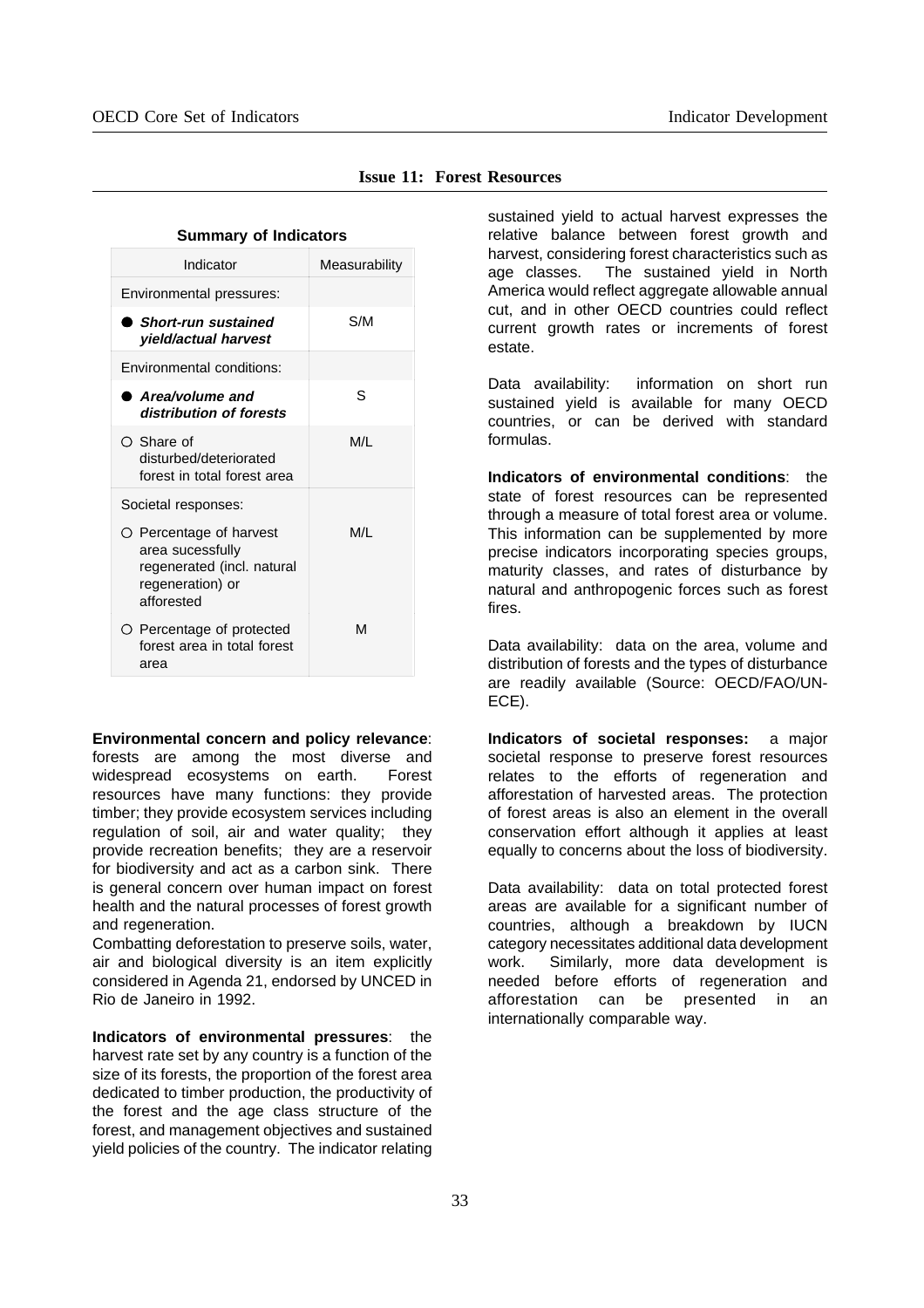| Indicator                                          | Measurability |
|----------------------------------------------------|---------------|
| Environmental pressures:                           |               |
| $\blacktriangleright$ Fish catches                 | S             |
|                                                    |               |
| Environmental conditions:                          |               |
| Size of spawning<br>stocks                         | м             |
| $\bigcirc$ Overfished areas                        | M/L           |
| Societal responses:                                |               |
| $\bigcirc$ Number of stocks<br>regulated by quotas | М             |
| $\circ$ Expenditure for fish stock<br>monitoring   | M/L           |

#### **Issue 12: Fish Resources**

number of international agreements such as those reached under the Northwest Atlantic Fisheries Organization.

**Indicators of environmental pressures**: OECD countries play an important role in world fisheries and the trend in national fish catches is a primary indicator for the pressure exerted on fish stocks. As it is difficult to allocate fish stocks to national boundaries, it is not possible to calculate ratios of sustainable use (fish catches over growth of stock) on a national basis. Nonetheless fisheries and environment remain relevant topics for environmental performance reviews. Where national quotas exist, fish catches can be related to them to get an indicator of potential overexploitation.

Data availability: fish catches and production data are available at significant detail and for most OECD countries (Source: OECD/FAO).

**Indicators of environmental conditions**: the size of spawning stocks is a relevant indicator for environmental conditions if it can be related to a measure of sustainability. Defining and measuring sustainability remains, however, a difficult task. A different indicator would present overfished areas, although this indicator needs further elaboration. Again, it is difficult to associate fish stocks with a particular country.

Data availability: data on the size of major fish populations exist but are scattered across national and international sources.

**Indicators of societal responses:** a comprehensive indicator for countries' efforts to protect fish stocks would include information on the various types of expenditure for this purpose as well as information on restrictions on landings of fish. Supplementary indicators for societal responses include expenditure for the monitoring of fish stocks. Other responses such as the use of environmentally friendly fish- catching methods are important but difficult to make operational in a single indicator.

Data availability: no data are readily available on the expenditure for the protection of fish stocks.

**Environmental concern and policy relevance**: by the end of the 1980s, marine fisheries yielded between 80 and 90 million tonnes of fish, with an overall trend that has been increasing by over 40 percent during the past two decades. Many of the more valuable fish stocks are overfished, and the steady trend towards increased global fish landings is achieved partly through exploitation of new and/or less valuable species. Coastal development has also turned out to be a significant pressure on fish stocks. Overexploitation can be found both with freshwater and marine fish stocks. As with other natural resources, the quality of fish resources (existence of diseases, contamination etc.) is in itself an important factor for the quantity of the resources. The current issue on fish resources focuses on marine fish resources but extends to freshwater fish resources. Stocks associated with aquaculture are, however, explicitly excluded from current considerations.

The protection and sustainable management of oceans to prevent over-fishing and degradation of coastlines and coral reefs are items explicitly considered in Agenda 21, endorsed by UNCED in Rio de Janeiro in 1992. In addition, there are a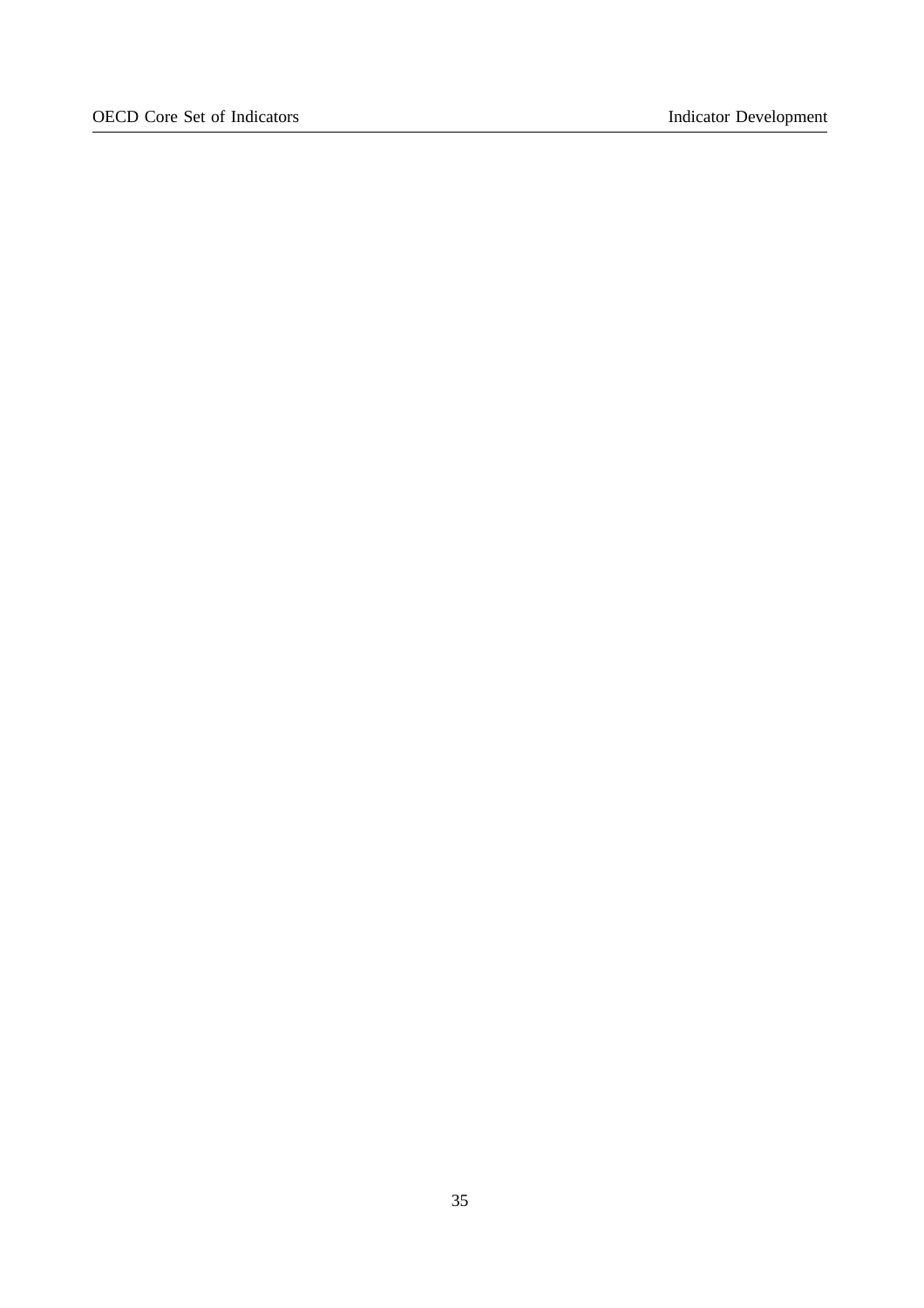| <b>Issue 13: Soil Degradation (Erosion and Desertification)</b> |  |  |
|-----------------------------------------------------------------|--|--|
|-----------------------------------------------------------------|--|--|

| <b>JUILILIAL Y UL IIIUILAIUIS</b>                                      |               |
|------------------------------------------------------------------------|---------------|
| Indicator                                                              | Measurability |
| Environmental pressures:                                               |               |
| ● Erosion risk: potential<br>and actual use of soil<br>for agriculture |               |
| $\circ$ Land use changes                                               | S             |
| Environmental conditions:                                              |               |
| <b>Degree of top soil</b><br>losses                                    | м             |
| Societal responses:                                                    |               |
| <b>Rehabilitated areas</b>                                             | M/L           |

**Environmental concern and policy relevance**:

desertification and erosion are processes of physical land degradation caused by human impact and by changes in climate. Soil erosion arises when the rate of new soil formation is inferior to soil losses. When soil quality and moisture content decline, a productive semi-arid region can be converted into a desert, a process known as desertification. The environmental problems of erosion and desertification are large. Seventy percent of the world's drylands are already affected by degradation. This is one quarter of the world's land. Although the problem is most severe in the developing world, a number of OECD countries are equally affected. Soil degradation is not limited to physical degradation but encompasses problems such as toxic contamination, excess nutrients, salinisation and acidification. These problems of soil quality are dealt with under the respective issues.

The promotion of sustainable land management practices to prevent erosion and soil degradation as well as combatting desertification and drought are two prominent items in Agenda 21, endorsed by UNCED in Rio de Janeiro in 1992.

**Indicators of environmental pressures**: primary factors in erosion and desertification are unsustainable land use, including farming and

grazing. Land use changes as for instance from forest to agriculture, could therefore be a meaningful, though general, indicator for the danger of erosion and desertification. A more specific indicator would be the comparison between potential and actual use of land for agricultural purposes. To the extent that the actual use of land for agriculture exceeds the carrying capacity of land, this provides an indication for the risk of erosion and soil degradation.

Data availability: data on the actual use of land are available throughout OECD countries (Source: OECD). Information on the risk of erosion and on potential use of land is still very scarce and does not permit indicator development in the short run.

**Indicators of environmental conditions**: the degree and extent of erosion is best indicated through the degree and extent of top soil losses, terrain deformation and overblowing.

Data availability: at present, data on the degree and extent of soil degradation are available but not at a national level (WRI, International Soil Reference and Information Centre).

**Indicators of societal responses:** it is difficult to pinpoint all specific efforts to combat erosion and desertification. One relevant and measurable effort to counter soil degradation is the size of rehabilitated areas; it is suggested as a firstchoice and though general indicator in this context which would need further specification. Indicators could also be developed related to best management practices in agriculture.

Data availability: data on rehabilitated areas are at present not available at the international level.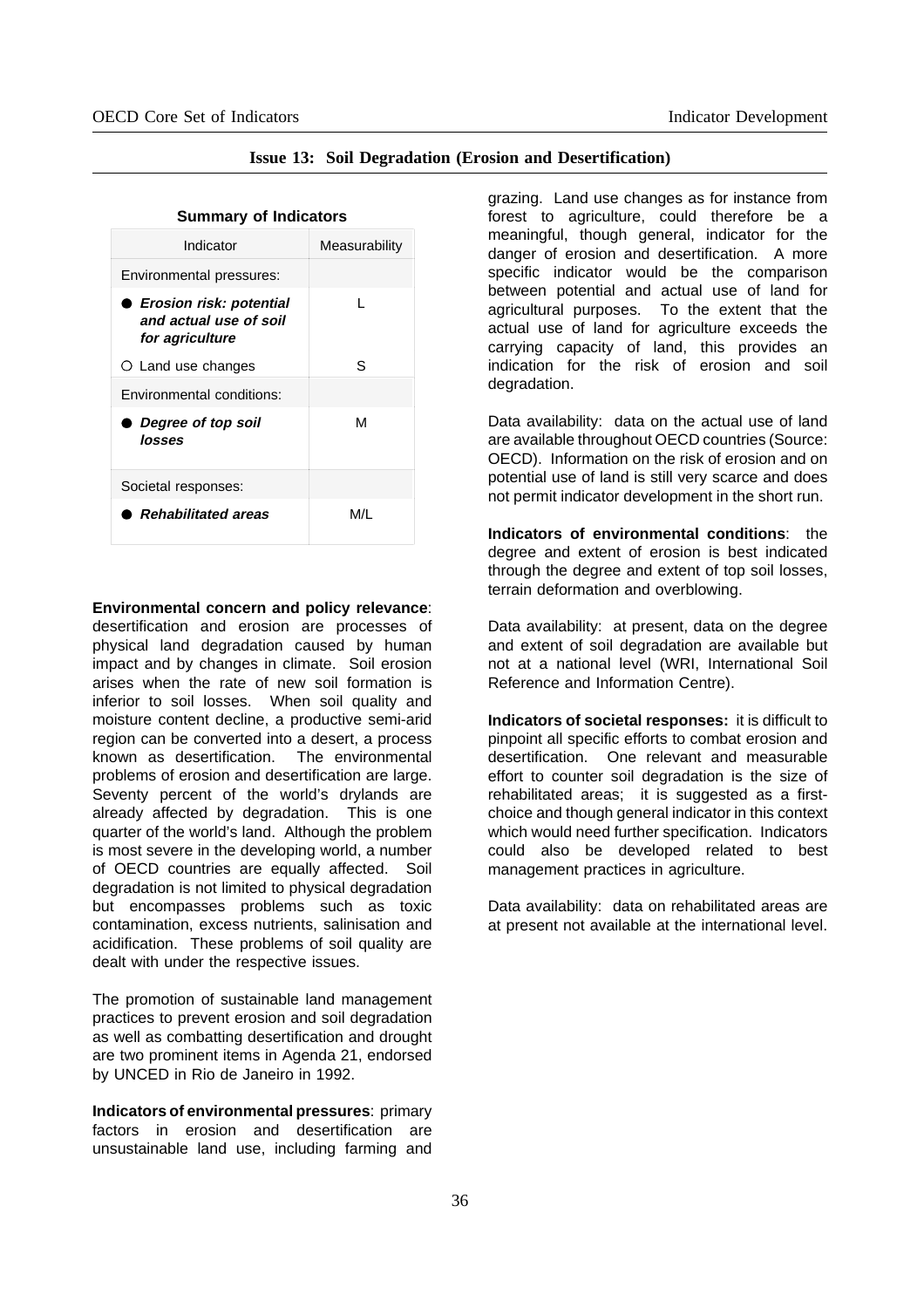| <b>Summary of Indicators</b>                                                   |               |  |  |  |  |  |
|--------------------------------------------------------------------------------|---------------|--|--|--|--|--|
| Indicator                                                                      | Measurability |  |  |  |  |  |
| Environmental pressures:                                                       |               |  |  |  |  |  |
| <b>Population growth and</b><br>density                                        | S             |  |  |  |  |  |
| $\bullet$ GDP growth                                                           | S             |  |  |  |  |  |
| Industrial production<br>● Energy supply                                       | S             |  |  |  |  |  |
| Structure of energy                                                            | S             |  |  |  |  |  |
| supply                                                                         | S             |  |  |  |  |  |
| ● Road traffic volumes<br>Road vehicle stock<br><b>Agricultural production</b> | S.            |  |  |  |  |  |
| Societal responses:                                                            |               |  |  |  |  |  |
| <b>Environmental</b><br>expenditure<br><b>Public opinion</b>                   | м<br>S        |  |  |  |  |  |
| ○ Pollution abatement and<br>control expenditure                               | S             |  |  |  |  |  |

## **General Indicators, Not Attributable to Specific Issues**

**Indicators of environmental pressures**: general indicators of environmental pressures consist mainly of indicators of indirect pressures (background indicators). The indicators presented here are the ones most commonly used and readily available at the international level. The main function of these indicators is to provide contextual information -- a key feature of environmental performance reviews. Achievements in pollution reduction, for example, must be seen in the context of economic growth: assessments will differ when reductions in pollution are achieved during periods of weak or declining economic activity rather than during phases of strong economic growth.

Data availability: most data for these indicators are accessible without difficulty for a large number of OECD countries.

**Indicators of societal responses:** two major general indicators of societal responses are suggested: a) environmental expenditure at the national level and for broad economic sectors

(public sector, business sector, households): although expenditure, when considered by itself, does not provide any information on the state of the environment, it is a useful indicator for the financial efforts undertaken by society to mitigate or abate pollution; b) public opinion on environmental issues: this indicator aims at capturing one of the major factors in triggering societal responses by government, business and households. A third, more general, area suggested for indicator development is environmental information: examples of these societal responses are the introduction of ecolabels or regular reports on the state of the environment.

Data availability: many OECD countries collect data on environmental expenditure, although they are often limited to pollution abatement and control activities. Such data have been compiled by OECD. Similarly, information on public opinion in Member countries is available from OECD. At OECD level, no comprehensive and internationally comparable information exists currently as to the use of eco-labels.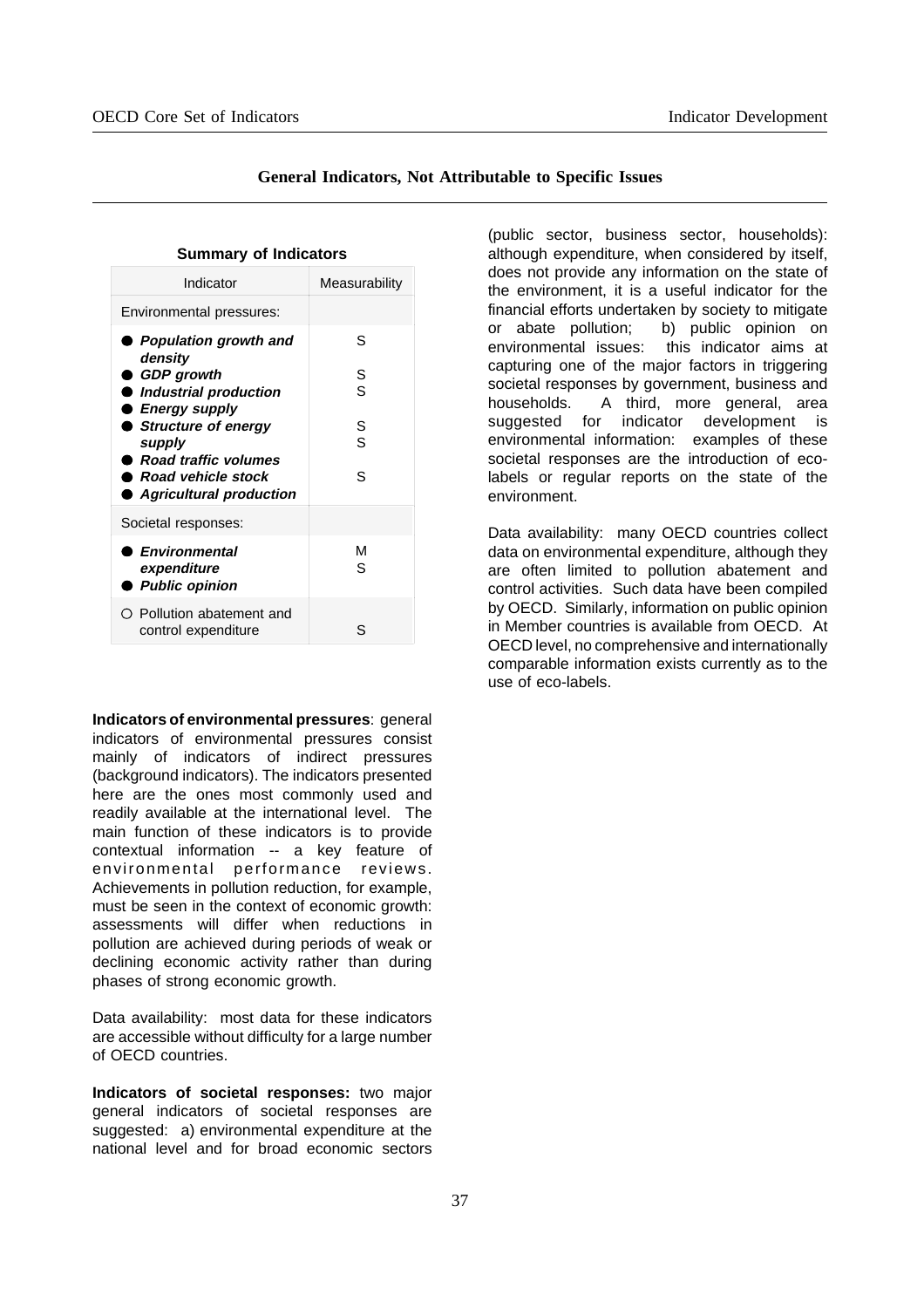|     |                                                               | <b>PRESSURE</b>                                                                                                                                              | <b>STATE</b>                                                                      | <b>RESPONSE</b>                                                                                      |
|-----|---------------------------------------------------------------|--------------------------------------------------------------------------------------------------------------------------------------------------------------|-----------------------------------------------------------------------------------|------------------------------------------------------------------------------------------------------|
|     | <b>Issues</b>                                                 | <b>Indicators</b> of<br>environmental<br>pressures                                                                                                           | <b>Indicators of</b><br>environmental<br>conditions                               | <b>Indicators of</b><br>societal<br>responses                                                        |
| 1.  | Climate change                                                | Emissions of $CO2$                                                                                                                                           | Atmospheric<br>concentrations of<br>greenhouse gases<br>Global mean temperature   | Energy intensity                                                                                     |
| 2.  | Stratospheric<br>ozone depletion                              | Apparent consumption of<br>CFCs                                                                                                                              | Atmospheric<br>concentration of CFCs                                              |                                                                                                      |
| 3.  | Eutrophication                                                | Apparent consumption of<br>fertilizers, measured in N,P                                                                                                      | BOD, DO, N and P in<br>selected rivers                                            | % of population<br>connected to waste<br>water treatment<br>plants                                   |
| 4.  | Acidification                                                 | Emissions of SO <sub>x</sub> and<br><b>NO<sub>x</sub></b>                                                                                                    | Concentrations in acid<br>precipitations (pH, SO <sub>4</sub> ,<br>$NO3$ )        | Expenditure for air<br>pollution abatement                                                           |
| 5.  | Toxic<br>contamination                                        | Generation of hazardous<br>waste                                                                                                                             | Concentration of lead,<br>cadmium, chromium,<br>copper in selected rivers         | Market share of<br>unleaded petrol                                                                   |
| 6.  | Urban<br>environmental<br>quality                             |                                                                                                                                                              | Concentrations of SO <sub>2</sub> ,<br>$NO2$ , particulates in<br>selected cities |                                                                                                      |
| 7&8 | <b>Biological diversity</b><br>and landscape                  | Land use changes                                                                                                                                             | Threatened or extinct<br>species as % of known<br>species                         | Protected areas as<br>% of total area                                                                |
| 9.  | Waste                                                         | Generation of municipal,<br>industrial, nuclear,<br>hazardous waste                                                                                          | not applicable                                                                    | Expenditure on<br>waste collection and<br>treatment<br>Waste recycling<br>rates (paper and<br>glass) |
| 10. | Water resources                                               | Intensity of use of water<br>resources                                                                                                                       |                                                                                   |                                                                                                      |
| 11. | Forest resources                                              |                                                                                                                                                              | Area, volume and<br>distribution of forests                                       |                                                                                                      |
| 12. | Fish resources                                                | Fish catches                                                                                                                                                 |                                                                                   |                                                                                                      |
| 13. | Soil degradation<br>(desertification and<br>erosion)          | Land use changes                                                                                                                                             |                                                                                   |                                                                                                      |
| 14. | General indicators,<br>not attributable to<br>specific issues | Population growth and<br>density<br>GDP growth<br>Industrial and agric.<br>production<br>Energy supply and<br>structure<br>Road traffic and vehicle<br>stock | not applicable                                                                    | Pollution abatement<br>and control<br>expenditure<br>Public opinion on<br>the environment            |

# Figure 5 **Summary of Short-Term Indicatorsa by Environmental Issueb**

a) Only indicators which are available in the short term  $\widehat{ab}$  oternational level are shown in this table. See Chapter 3 for other indicators. This table identifies key elements of indicators: at this point, no normalisation with respect to GDP, population, etc. is suggested. See Chapter 3 on use of indicators for a discussion.

b) For a brief discussion of each individual issue, see Chapter 3.